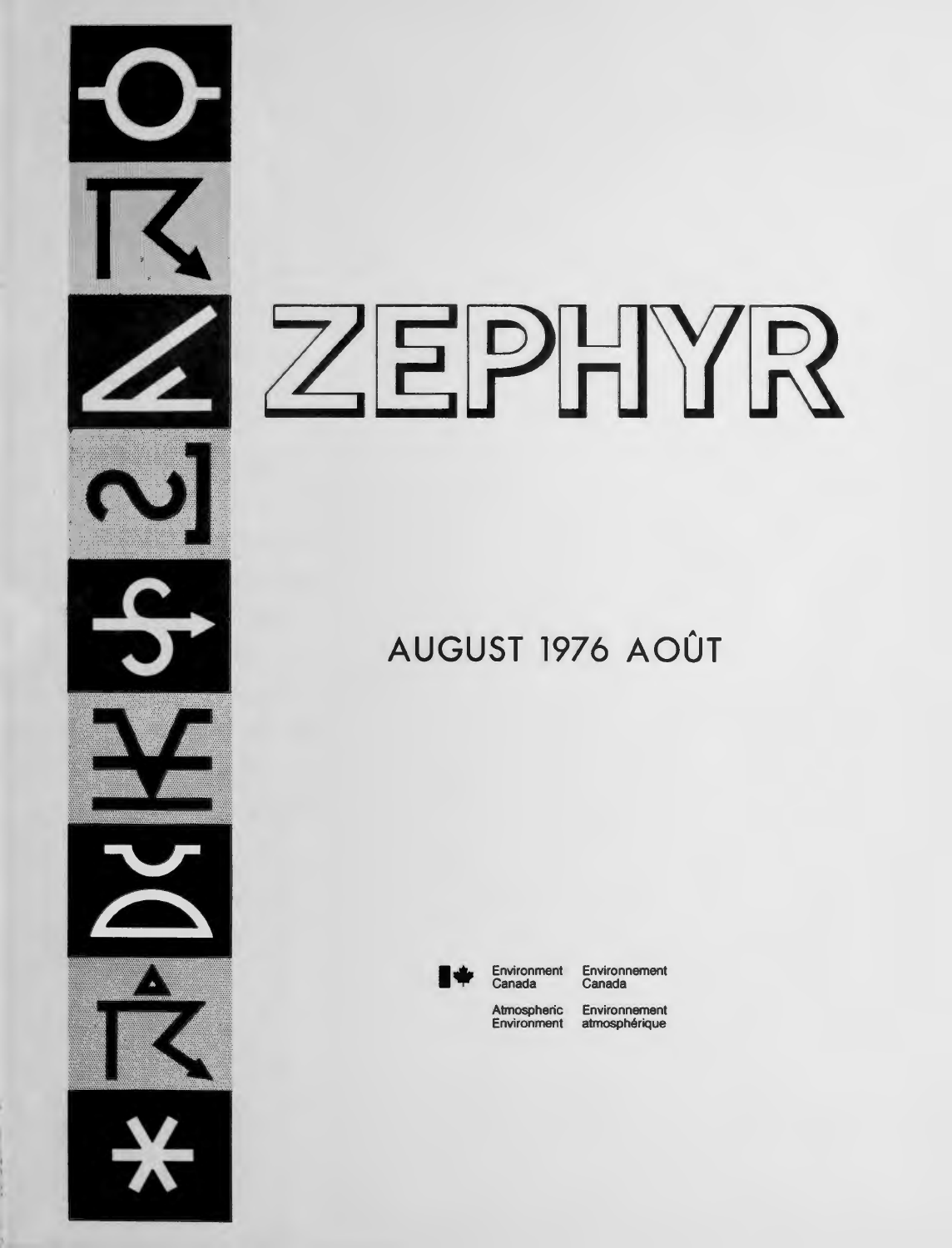Page

# **ZEPHYR**

# **AUGUST 1976 AOUT**

Published Under Authority of the Assistant Deputy Minister Atmospheric Environment Service

Publie avec l'autorite du Sous-ministre adjoint Service de l'environnement atmospherique

editor/la redactrice: B.M. Brent

| $\vert$                                    |  |
|--------------------------------------------|--|
|                                            |  |
| $\overline{4}$                             |  |
| 8 <sup>8</sup>                             |  |
|                                            |  |
|                                            |  |
| Les Causes des Fluctuations Climatiques 13 |  |
|                                            |  |
|                                            |  |
|                                            |  |
|                                            |  |
|                                            |  |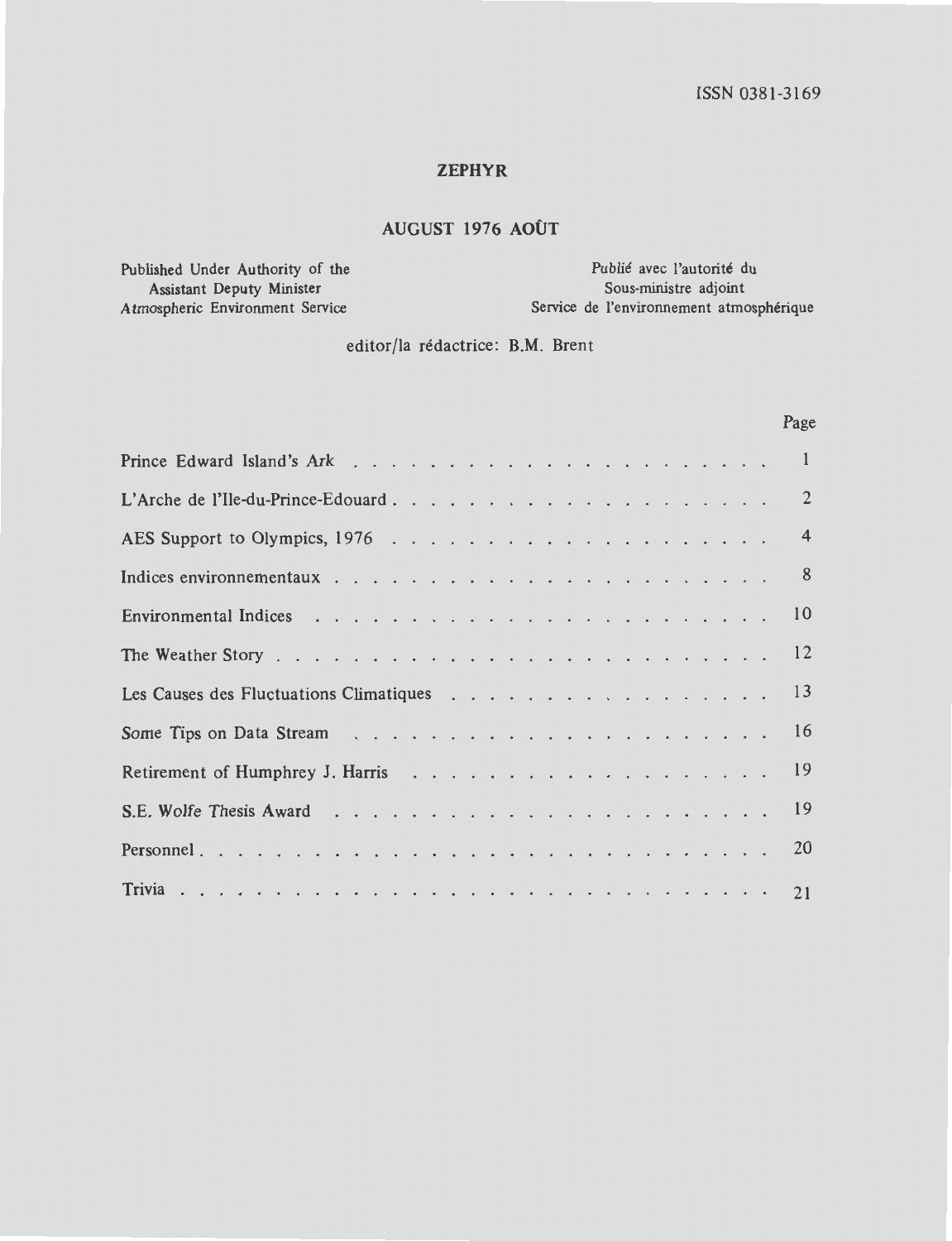#### **PRINCE EDWARD ISLAND'S "ARK"**

"Here the energy of the wind runs the windmill that pumps the water that waters the garden that grows the carrots that feed the rabbits that fertilize the earthworms that feed the fish along with the carrot tops. And carrots, rabbits and fish all feed the people." Source: National Film Board booklet *The New Alchemists*. The New Alchemy Institute (NAI) of PEI, headed by Dr. John Todd, is experimenting with renewable, inexpensive, non-polluting methods of producing food, habitation and energy on a small scale. John Todd explains what prompted the formation of the New Alchemists: " A number of years ago a few of us, most of whom were scientists, began to explore tentatively the possibility of redesigning and restructuring the vital support elements of communities with the hope of coming more into line with the laws of nature. Once built, such communities would function almost exclusively upon renewable energy sources, particularly the wind, the sun and biofuels .. .

"We sensed, although we were not ready to articulate, that the next major intellectual and social revolution would involve finding ways of replacing the fuel consuming engines and hardware of industrial societies with equivalent processes derived from nature ... " (Todd, *Pioneering for the 21st Century,* <sup>1975</sup> , p. 1).

Environment Canada is sponsoring the project as an Urban Demonstration Project, and NAI is constructing the "Ark" under contract. Land for the project was provided by PEI.

The "Ark" is an experimental, 2,500-square-foot unit with a greenhouse on one end and three fish-growing tanks on the other. It is designed to be even more selfsustaining than its biblical namesake.

The "Ark" will be the most ambitious attempt in a northern climate to combine under one household-sized roof the functions of generating energy, growing food, recycling wastes, and providing shelter. Major components are the 20-kilowatt, threewindmill power plant; three fish ponds (one of  $1,800$  gallons, two of  $10,700$  gallons) able to grow tasty summer fish crops in  $10$  weeks; and the  $1,000$ -square-foot greenhouse that can produce tomatoes year-round, summer harvests of melons, beans and peppers, and winter yields of potatoes, pears, cucumbers and lettuce.

Overall design is based on a much smaller prototype Ark operated last summer on the Institute's Cape Cod farm. The roof above the pond and the greenhouse faces south and slopes at 60 degrees to capture as much sunlight as possible. Reflecting panels mounted below the roof swing downward during the day to deflect sunlight to where it was most needed, and at night they are closed to act as insulation.

The Prince Edward Island "Ark" will be subjected to continuing tests of the steeply pitched roof and wall solar panels, the windmills, the heat-storage abilities of the fish ponds, the ability of rooftop vents to reduce humidity, and water filtration in the fish ponds. NAI scientists will also study, on a long-term basis, the microclimates in and around the building, the flow of energy, the yields of fish and produce, and the overall economic practicality of the "Ark".

The Challenge for Change group within the National Film Board have produced a 28-minute. 16mm colour film showing some experiments of the New Alchemists at Woods Hole, Mass. Write Challenge for Change, P.O. Box 6100, Montreal, Quebec, H3C ...H.5. The New Alchemy Institute Headquarters is at P.O. Box 432, Woods Hole, Mass., USA 02543.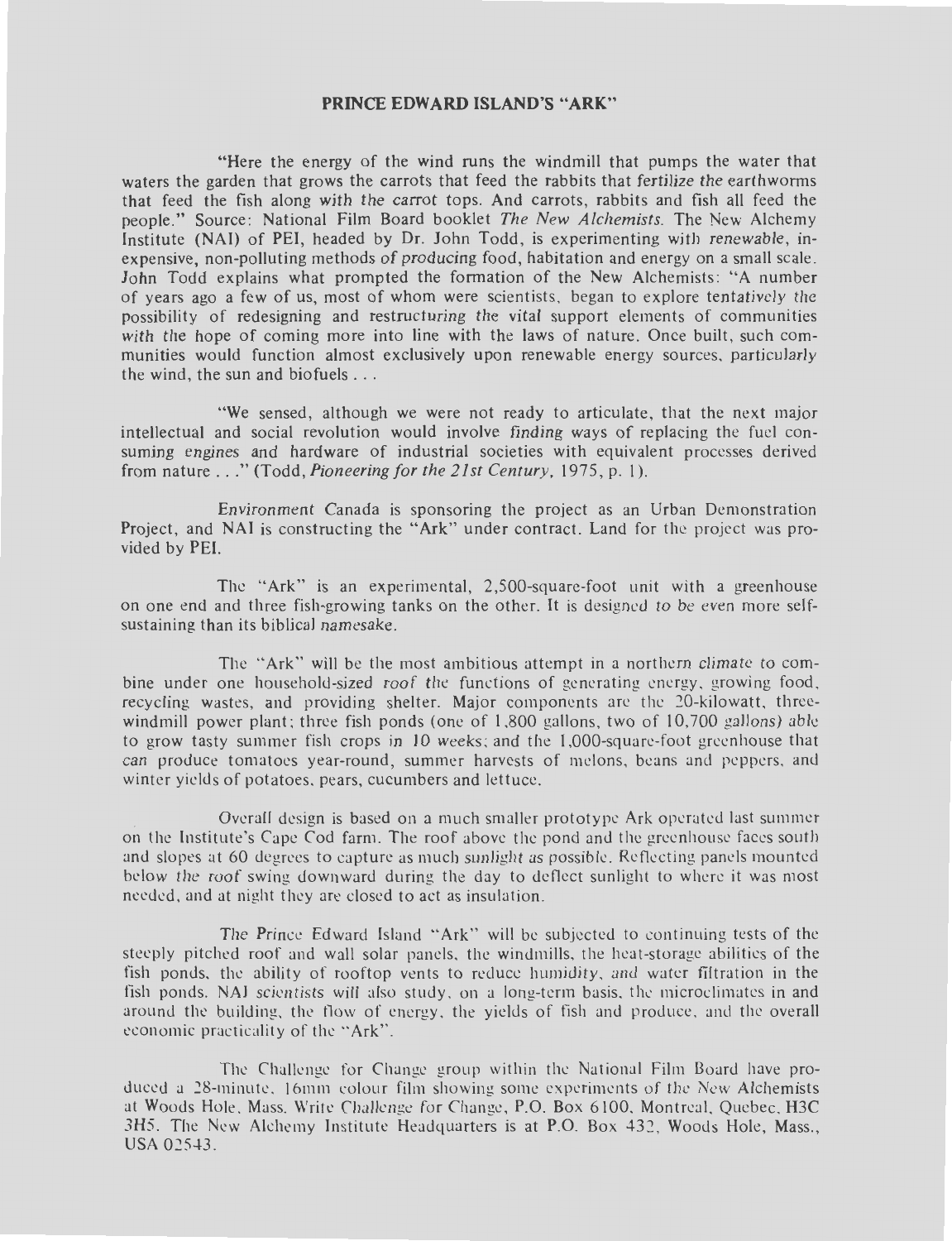## **L'ARCHE DE L'ILE-DU-PRINCE-EDOUARD**

La brochure de l'Office national du film sur les nouveaux alchimistes parle d'un endroit pour le moins unique: une éolienne y actionne une pompe qui amène l'eau à un jardin où poussent des carottes dont se nourrissent des lapins qui, à leur tour, "engraissent" les vers de terre dont raffolent les poissons. Ces derniers ne dédaignent pas non plus les feuilles de carottes. Enfin, lapins, poissons et carottes alimentent les habitants. L'Institut de l'alchimie nouvelle de !'Ile-du-Prince-Edouard, dirige par **M.** John Todd, met a l'essai des méthodes renouvelables, peu coûteuses et non polluantes, pouvant fournir, à petite échelle, nourriture, énergie et habitation. John Todd raconte d'où viennent les nouveaux alchimistes. Il y a quelques années, quelques individus, scientifiques pour la plupart, entreprirent de repenser et de restructurer les modes de subsistance des communautés, pour respecter davantage les lois de la nature. Une fois organisées, ces communautés utiliseraient presque exclusivement des sources renouvelables d 'energie, telles le vent, le soleil et Jes biocombustibles.

Le groupe pressentait, sans pouvoir toutefois le formuler, que la prochaine étape importante de la révolution intellectuelle et sociale consisterait à trouver des substituts naturels aux machines et aux moteurs a carburant des ocietes industrielles (Todd, *Pioneering for the 21st Century, 1975, p. 1).* 

Environnement Canada commandite !'experience sous forme de projet d'etudes urbaines alors que l'institut construit "l'Arche" sous contrat. Enfin, l'Ile-du-Prince-Edouard fournit le terrain.

L'"Arche" est un ensemble expérimental de 2,500 pieds carrés, équipé d'une serre à une extrémité et de trois bassins piscicoles à l'autre. Elle est conçue pour être plus autonome encore que son homonyme biblique.

L'"Arche" représente le plus ambitieux des projets tentés sous un climat septentrional. En effet, sous son toit de maison typique, on se logera, on produira de l'énergie, fa briq uera sa nourri ture et recyclera ses dechets. Parmi ses principales installations se trouvent une génératrice de 20 kilowatts pour les trois éoliennes, trois viviers (le premier de 1,800 gallons et les deux autres de 10,700 gallons) livrant de succulents poissons en dix semaines et une serre de 1,000 pieds carrés où pousseront des tomates à longueur d'année, des melons, des fèves et des poivrons, l'été et des pommes de terre, des poires, des concombres et de la laitue, l'hiver.

Les plans d'ensemble proviennent d'un prototype beaucoup plus petit de l'"Arche", mis à l'essai l'été dernier à la ferme de l'institut, à Cape Cod. Le toit des viviers et de la serre est orienté vers le sud et a une pente de 60 degrés afin de capter le maximum de lumière. Des panneaux réflecteurs montés sous le toit pivotent vers le bas durant le jour et dirigent ainsi les rayons du soleil là où c'est le plus nécessaire. La nuit, ils se rabattent pour servir d 'isolants.

L'"Arche" de !'Ile-du-Prince-Edouard sera observee de pres pour ce qui est de son toit à pente raide, de ses panneaux solaires muraux, de ses éoliennes, de la capacité de ses viviers à emmagasiner la chaleur, de l'efficacité de ses évents à réduire l'humidité et de la filtration de l'eau des viviers. Les scientifiques de l'institut meneront aussi des <sup>e</sup> tud es a long terme sur Jes microclimats in terieurs et exterieurs au batiment, le debit de l'énergie, le rendement piscicole, les récoltes et la rentabilité de l'"Arche".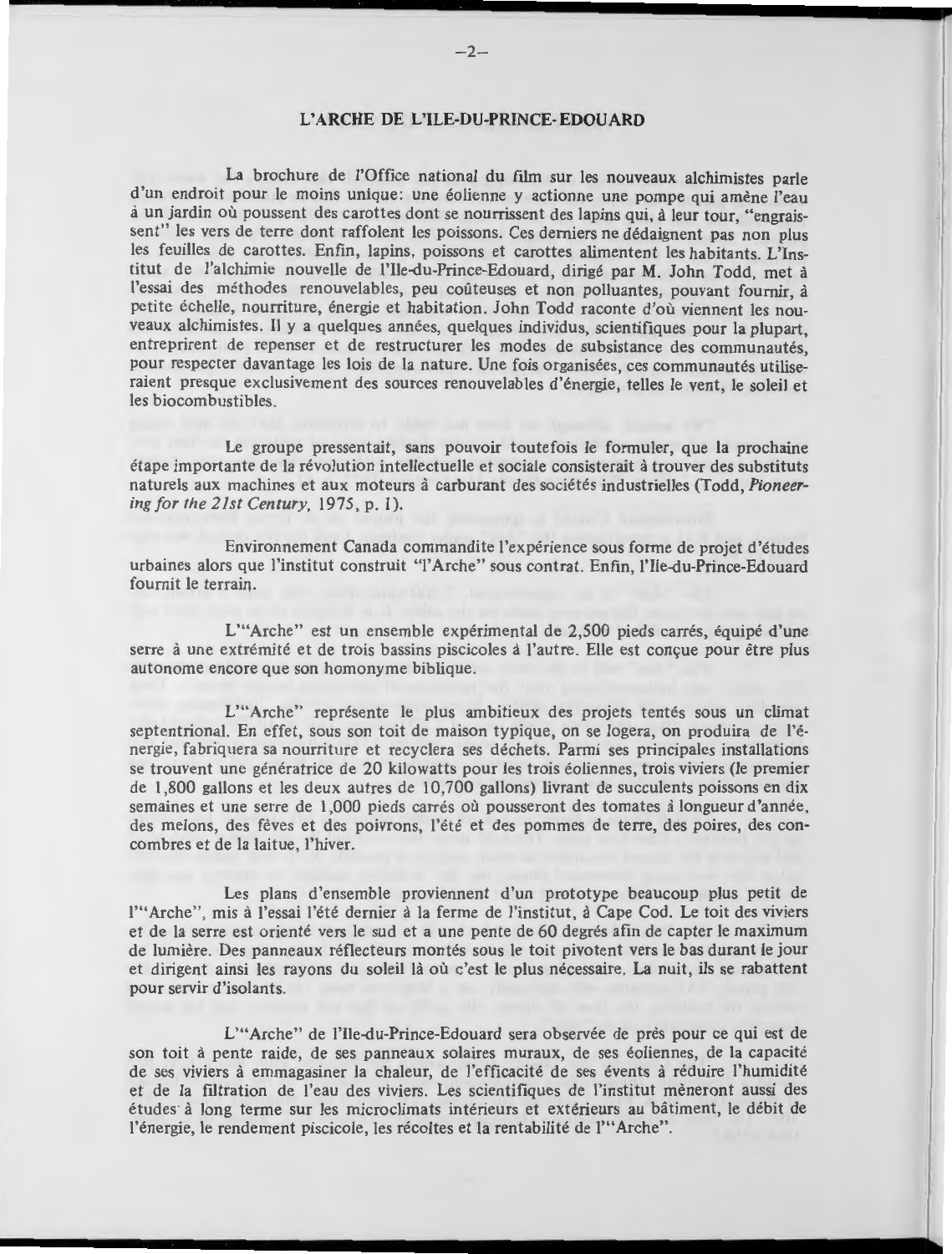

*Flow Chart: New Alchemy Institute (Courtesy of Solar Energy Society of Canada.) Cyclogramme: New Alchemy Institute (Gracieusete de la Societe canadienne de l'energie solaire Inc.)* 



*PEI ARK (Courtesy Solar Energy Society of Canada.) L 'Arche de l'I/e-d11-Pri11ce-Edo11ard (Gracieusete de la Societe canadienne de l'energie solaire Inc.)*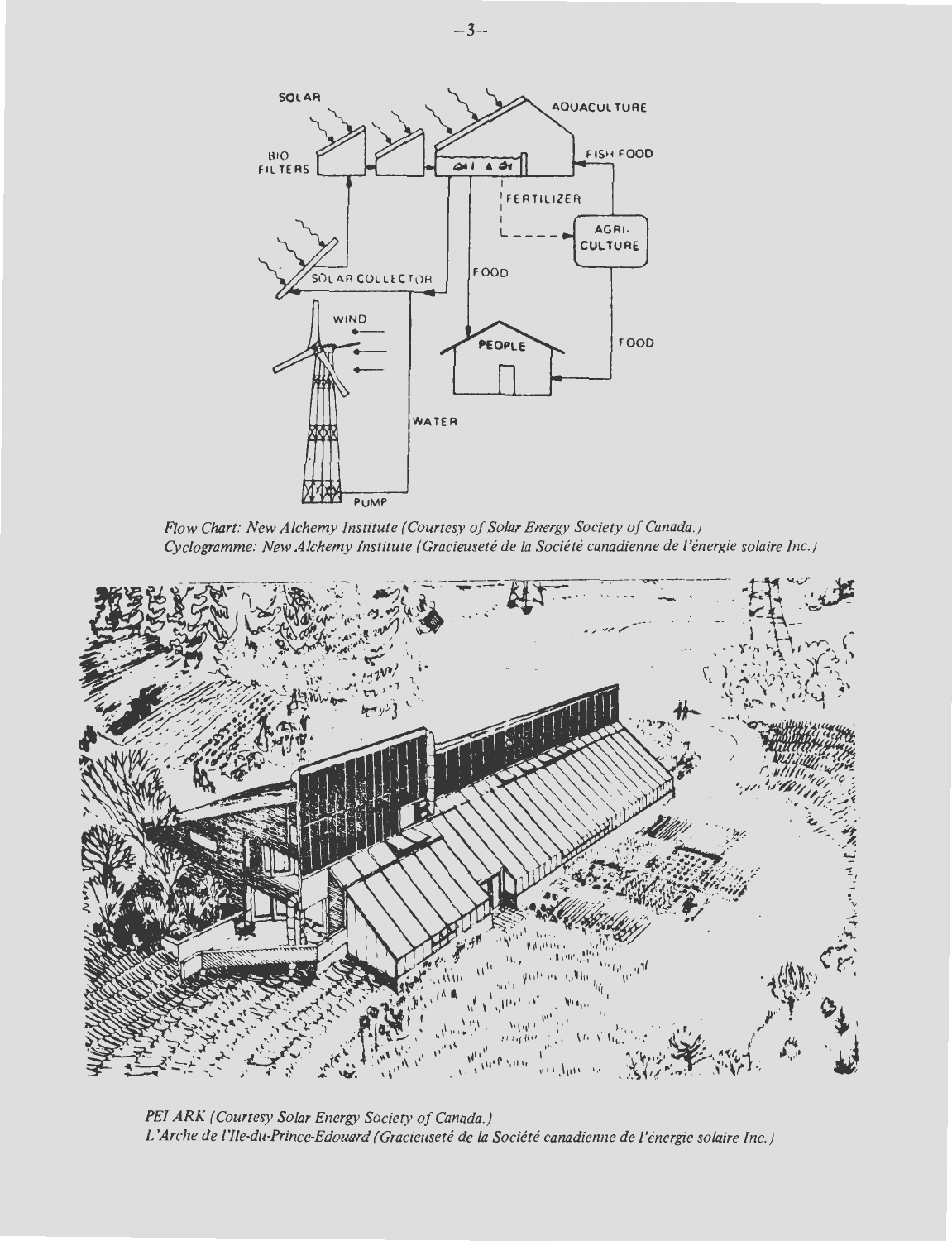Le groupe Société nouvelle de l'office national du film a tourné un film 16mm en couleur de 28 minutes sur certaines expériences réalisées par les nouveaux alchimistes à Woods Hole, au Massachusetts. Pour plus d'information écrivez à: Société nouvelle, C.P. 6100, Montreal (Quebec) H3C 3H5. L'adresse de !'administration centrale de l'institut des nouveaux alchimistes est : P.O. Box 432 , Woods Hole, Massachusetts U.S.A. 02543 .

#### **AES SUPPORT TO OLYMPICS, 1976**

#### by Brian O'Donnell

A summary of the Meteorological Support Provided by the Atmospheric Environment Service of Environment Canada to the 1976 Olympic Yachting Event held in Kingston, Ontario.

#### **Background:**

In 1972 Kingston was selected as the site for the '76 Olympic Yachting Event primarily because of the excellent sailing conditions over the adjacent waters of Lake Ontario and secondly due to its proximity to Montreal. An annual regatta had been held there since 1968 to prepare Canadian sailors for international competitions. This event became known as C.O.R.K. (Canadian Pre-Olympic Sailing Regatta at Kingston).

Prior to C.O.R.K. 1973 , the organizers of the event approached both the Hydrometeorological Division of AES and the Ontario Region for meteorological support in the form of developing a climatological summary of the area and for the provision of weather forecasts for the up-coming regattas. Jim McCulloch (then of Lakes and Marine Application Branch) was instrumental in putting together the first, in what eventually became a series, of climatological publications on the available data in the Kingston area. In addition, through the cooperation of Instruments Branch, he began a local study of the area by erecting a data gathering system on a tower (called the 'Bedford Tower') which was placed each summer in the waters adjacent to where the sailing event would be held. Winds, temperatures and humidities from three levels along with relevant water and wave height data were collected.

The Ontario Region of the AES assigned a meteorologist to go to Kingston during C.O.R.K. 1973 to provide localized forecasts and consultation to the race committee and to become familiar with the terrain induced meso-meteorological effects. During the following three summers (1974, 75, 76) C.O.R.K. evolved from a small group of mostly volunteer help working out of Kingston Yacht Club to an Olympic Regatta centered at a plush new Harbour Site.

By 1974 the yachting community around the world began to focus its attention upon the Kingston Area. Demands for more extensive wind information were fulfilled thanks to the data gathered from the Bedford Tower. So keen was interest in the wind and weather in this area that many countries not only sent teams to compete in C.O.R.K. '74, but also a few had meteorologists accompany their sailors. By C.O.R.K. '75, these "team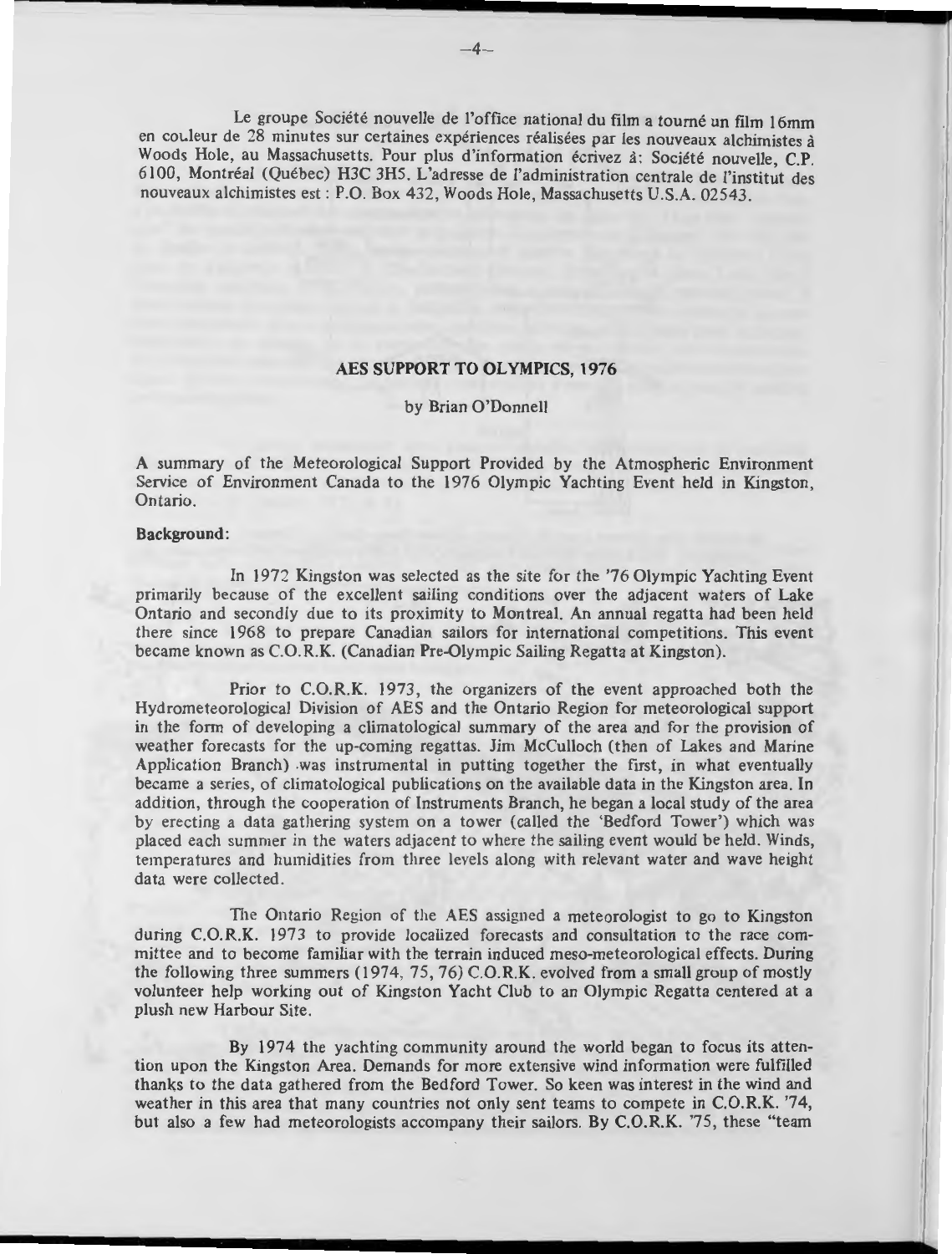meteorologists" had grown in number to six and a special "MET" boat was provided to allow them to take their various instrumentation out onto the water during racing and gather whatever data they wished. Weather information and in particular Bedford Tower data were supplied to them daily from the Kingston Weather Office.

Thus preparation on many fronts had begun for the 1976 Events.

#### **Olympic Yachting Event July 13-28, 1976**

In order to provide an adequate service to the Olympic Organizing Committee (COJO), the 45 competing teams and the various team meteorologists, a special weather office ( imilar to WO4) was established on site at the Olympic Harbour. In addition to a spacious office, COJO provided teletype and facsimile facilities as well as translation, interpretation and duplication services.

Two meteorologists from the Ontario Weather Centre, Mike Hewson and myself (Brian O'Donnell) were assigned the forecast duties while Tom Murphy from the Ontario Regional Headquarters provided technical support and maintained the weather office. Two students, Philip Cadwick and John Terpstra, who were awaiting the commencement of the next Meteorologists course and Upper Air course respectively, also assisted. Of course Gord Hasler, Roy Voak and Bob Jamieson of the Kingston Weather Office, while maintaining their normal duties, jumped in to help whenever possible. The Department of National Defence supplied the main radio communications to and from the various race courses and were stationed both at the Kingston Weather Office and at the Olympic Harbour. They provided a valuable link for updated weather forecasts and issuance of weather warnings as well as the input of hourly weather observations taken by the three Canadian Forces destroyers assigned to security on the water. An extra bonus to us was the availability of another group of D.N.D. staff who were stationed at the Airport Weather Office to provide meteorological support for the helicopter security forces. Their training as meteorological technicians came in handy as they were able to assist with the daily **PIBAL**  ascents and on many occasions plotted tephigrams and surface charts. Not to be forgotten, of course, were Lief Hansen and Guenther Secha of Instruments Branch who maintained the Bedford tower systems and made sure that this essential information was always correct and at our fingertips. Bob Graham, retired Regional Director for Ontario, played an important role as liaison between Team meteorologists and ourselves as well as directing the activities of the "Met-boat".

#### **The Forecast Problem**

Anyone who has prepared near-shore boating forecasts or has disseminated them to the users must be acutely aware of the complexity involved. The overall synoptic scale pattern must be forecast and then fine-tuned to include sea state, air trajectory and adjac nt terrain. To add to this burden a race committee needs the wind direction to be forecast within ±IO degrees while the competitors want the wind speed to be forecast to within 5 knots so that appropriate sails can be taken out to the course. Thus forecasts of winds south to southwest  $15$  to  $25$  knots or variable at 5 to 10 knots are not acceptable, rather  $210^{\circ} - 230^{\circ}$  at 17 knots or 040° veering to 180° at 5 knots are required.

In order to tackle this meso-meteorological problem a study of the Bedford Tower wind traces from 1973 to 1975 was undertaken in light of the synoptic conditions. The key question for the Kingston area was when did the Lake Breeze effect come into play and what was its influence upon the synoptic scale. To go into the details of each day will require a full paper which we hope will be produced during the next year.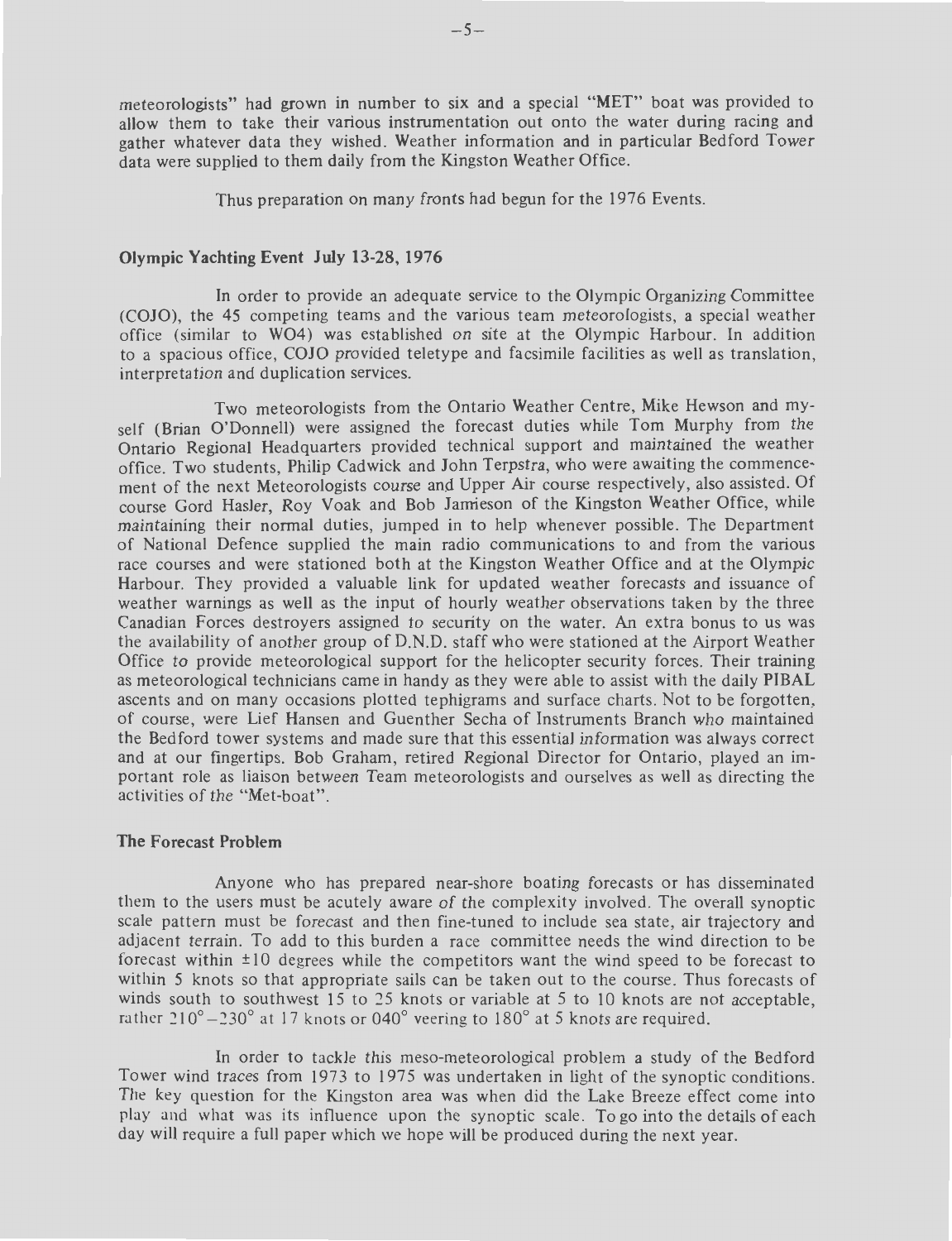Although the races did not begin until 1300 hours, the forecasts had to be written, translated, duplicated and distributed by 0800 hours. Between 0800 and 1000 hrs. the teams would be preparing their boats and their initial strategies. Shortly after 1000 hrs. they would begin the 7-mile trek out to the course area. To facilitate this early forecast requirement we began work at 0500 hrs. each day. At 0830 hrs. a briefing was held with the Olympic Race Committee and at 0900 hrs. a general briefing with representatives (usually Met men) from each team. During these briefings a general discussion of the forecast was given along with some outlines of what might happen in cases where two opposing forces (synoptic and lake breeze) were battling for control. Following these briefings an updated forecast was prepared using 1200 GMT data and was transmitted at 1240 hrs. and a weather watch was maintained until the end of racing. An outlook for the next day's racing was prepared in the late afternoon and a debriefing session was attended, when necessary, at 1700 hrs. with the Race Committee.

I I

Our office was available for use by team meteorologists between 0730-1730 hrs. each day to provide them with data for the preparation of their own forecast as well as copies of the Bedford Tower data, at the end of each day.

Not only did their presence result in many interesting discussions, but they in turn would share their ideas and often their data, acquired on the "Met-Boat", with us. The U.S. team was receiving SMS satellite imagery by phone hookup to Washington and was quite generous in sharing these photos with us. These shots were taken every 30 minutes centred on Lake Ontario with a resolution of one kilometer.

#### **Conclusion:**

During the previous sailing olympics held at Kiel, W. Germany, the well-known wind conditions of the area failed to materialize and lighter shifting winds resulted.

Similarly this year at Kingston the traditional southwesterly was not to be. July's weather in southern Ontario was abnormally cool and wet with a record low number of hours of sunshine in the Kingston area. Rather than being under the influence of the Bermuda High which results in a warm southerly flow of unstable air, ideal for lake breezes, July 1976 was characterized by migrating air masses of Arctic origin with cool stable air. On six of the nine race days the winds dropped off during racing from their early morning values.

Rather than enter into a personal evaluation of the forecast service, let me quote from the British Meteorologists thank you note to Mr. Noble:

"The arrangements for supplying weather forecasts and information were more comprehensive than any previous Olympics."

P.S. I just purchased a new Laser and have been sailing ever since July in preparation for Russia in 1980!!!

Good Sailing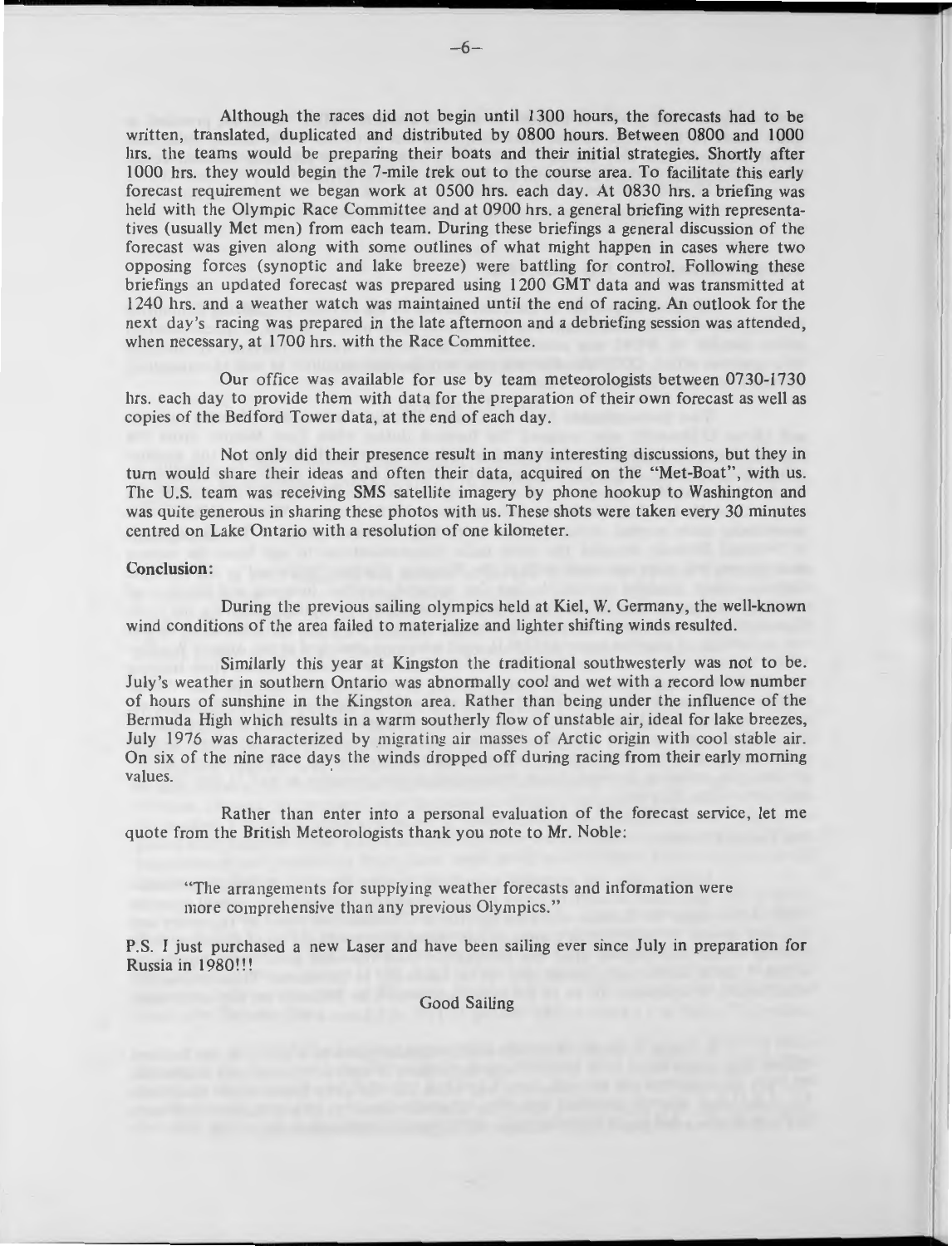

Located at 44°06' N 76°35' M

 $-7-$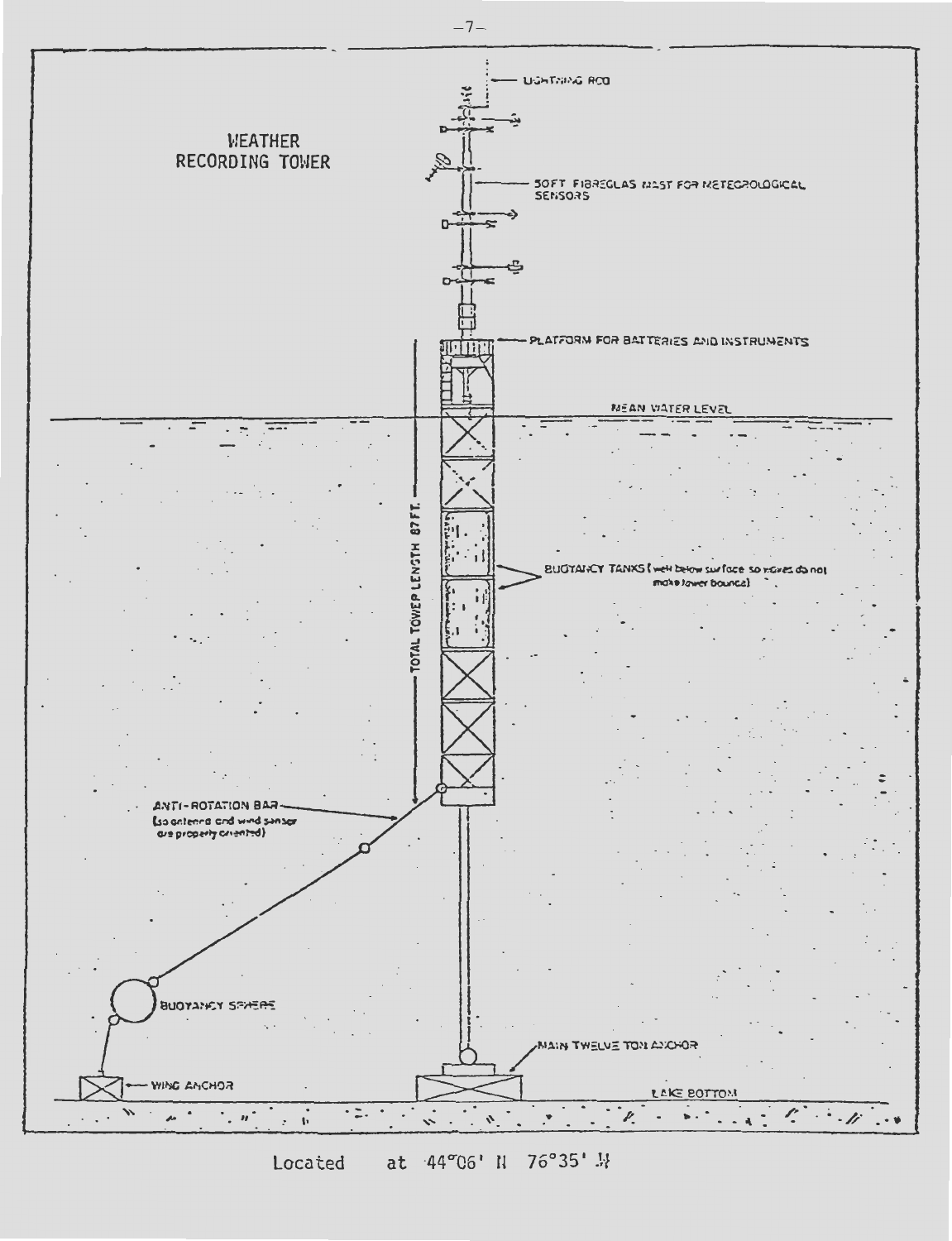#### **Registered Meteorologists**

| Australia   | J. Bethwaite |  |
|-------------|--------------|--|
| Canada      | J. Herfst    |  |
| France      | P. Chavy     |  |
| Gt. Britain | D. Houghton  |  |
| Holland     | K. Sehat     |  |
| New Zealand | H. Kingham   |  |
| Norway      | L. Haaland   |  |
| U.S.A.      | R. Mairs     |  |

#### **INDICES ENVIRONNEMENTAUX**

Depuis quelques années, M. Herbert Inhaber, du Centre de spéculation sur les perspectives d'avenir d'Environnement Canada, travaille a elaborer un systeme d'ensemble qui permettrait de déterminer les orientations générales dans le domaine de l'environnement. Son étude tente de décrire l'état réel de l'environnement. Les indices environnementaux permettent de comparer la situation actuelle avec celle que nous aimerions voir ou que nos lois tentent d'établir.

**M.** Inhaber est !'auteur d'un Iivre qui ex plique au profane a quoi servent Jes indices environnementaux. Son ouvrage, intitule *Environmental Indices,* est un expose sérieux bien que teinté d'humour, d'une méthode toute nouvelle pour établir les niveaux de la qualité de l'environnement.

"Trop souvent nous sommes bombardes d'indications contradictoires sur Jes problèmes de pollution. Un groupe d'environnementalistes proclame que, dans un certain domaine, nous fonçons tout droit vers la catastrophe. Une société ou une municipalité protestent qu'il n'y a rien à craindre et que la situation est même en train de s'améliorer! Une série d'indices simples, bien utilisés, pourrait servir à dissiper un peu de fumée du champ de bataille et par là même, aider à éclaircir le ciel de nos villes en montrant quand et où il importe de prendre des mesures."

Les travaux de M. Inhaber sont le prolongement de ceux de la Fédération nationale de la faune des Etats-Unis, qui a commencé à établir ses indices de la qualité de l'environnement à la fin des années 1960.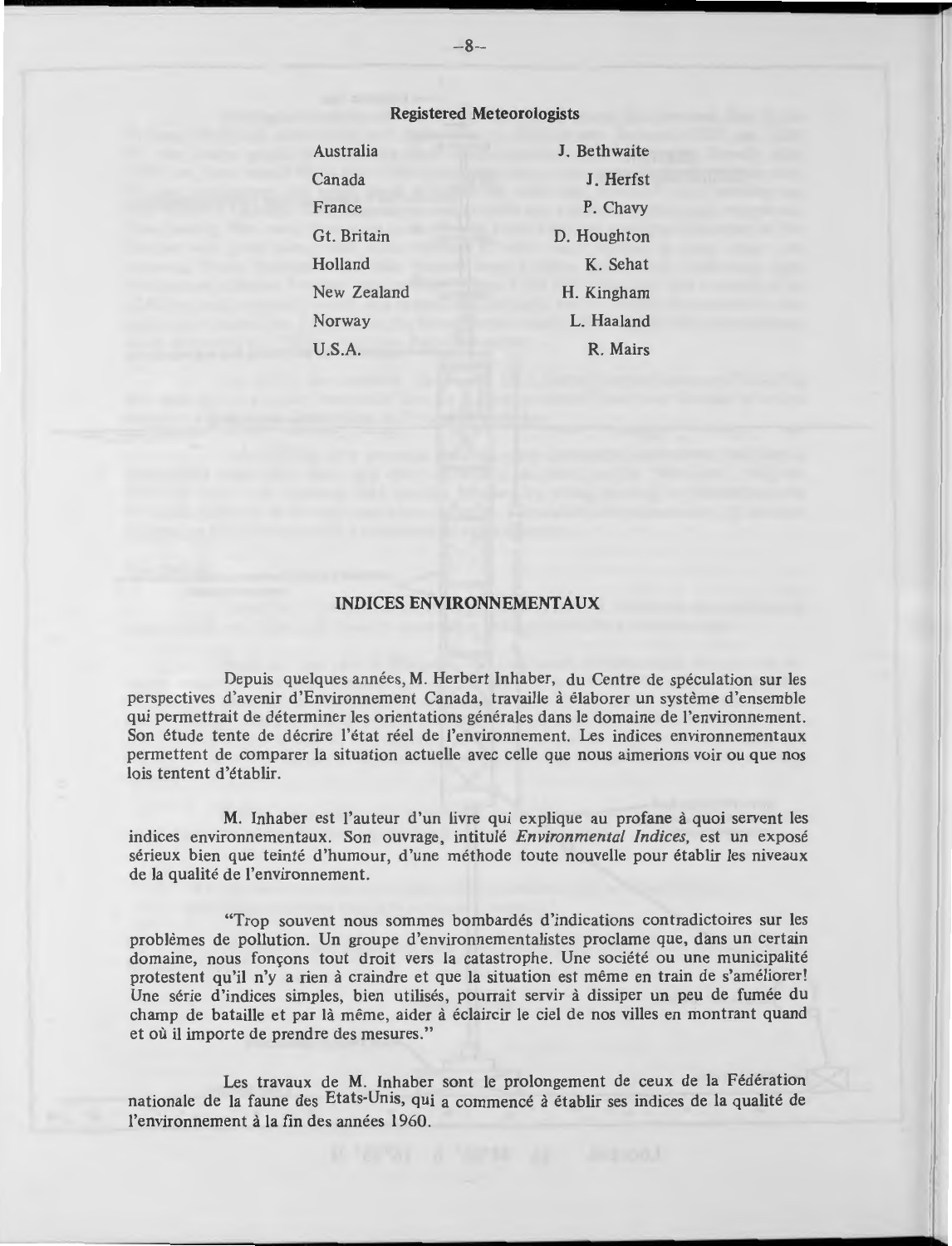Voici des extraits d'une récente entrevue avec M. Inhaber:

- O. Ou'est-ce qu'un indice environnemental?
- R. Un indice environnemental tente de chiffrer l'état de l'environnement. C'est là un concept relativement nouveau, apparu il y a seulement cinq ou dix ans et comparable, par exemple, aux indices et aux indicateurs économiques mis au point depuis une cinquantaine d'années. Tout le monde connaît l'indice des prix à la consommation et le produit national brut. Essentiellement, ces indices recourent a des donnees numériques pour nous livrer un aperçu de la santé économique du pays. J'ai essayé dans man livre d'expliquer comment etablir des indices analogues pour les facteurs environnementaux, comme la qualité de l'air, de l'eau et de la terre.
- Q. Comment le public peut-il participer à votre projet?
- R. Le public peut y contribuer de deux manieres. Tout d'abord il peut appuyer l'idee, puisque le ministere depense actuellement 400 millions de dollars et que la population n'a qu'une tres vague notion de l'etat de l'environnement. Un indice environnemental aurait la son utilite. Le public aura egalement un role a jouer dans la ponderation relative des indices. II pourrait par exemple decider si la qualite de l'air doit avoir la préséance sur la qualité de l'eau.
- Q. Dans votre ouvrage, vous mentionnez que le public devrait "en avoir pour son argent". Qu'entendez-vous par là?
- R. Le ministere de l'Environnement, comme la plupart des ministeres, n'a pas a faire la comptabilite de son rendement. Les rapports d'une societe ou d'une industrie sont truffes de tableaux de chiffres qui font etat du nombre d'employes, de la construction de nouvelles usines, du mouvement des capitaux, etc. La plupart des gens cependant ne s'intéresseront qu'au solde, qu'au dernier chiffre. Le gouvernement ne dispose d'aucune mesure concrete pour evaluer son rendement ou pour determiner ce qu' obtient le contribuable en retour de son argent. Des indices nous révéleraient ce que perrnet de realiser !'argent depense; ils rendraient compte concretement de !'action gouvernementale.
- Q. Pendant que vous cherchiez vos indices, avez-vous fait des decouvertes interessantes?
- R. Ce qui m'a le plus surpris, ce n'etait pas la valeur de l'indice, mais la penurie de nos connaissances. Par exemple, on parle beaucoup des terres cultivables qui sont urbanisées. On parle aussi des espèces menacées d'extinction, des plages interdites. Mais dans tous les cas, les données sont sommaires et personne n'a de vue d'ensemble de la question .
- Q. Y a-t-il quelques éléments qui portent à l'optimisme?
- R. En termes généraux, j'ai découvert que de nombreux aspects de la qualité de l'air s'ameliorent ou pour le mains restent constants. Par exemple l'un des etalons de la qualité de l'air est la visibilité aux aéroports. Depuis dix ans, ce facteur s'est maintenu au même niveau.

Environmental Indices est distribué par John Wiley & Sons, 22 chemin Worcester, Rexdale (Ontario). \$1 5.50.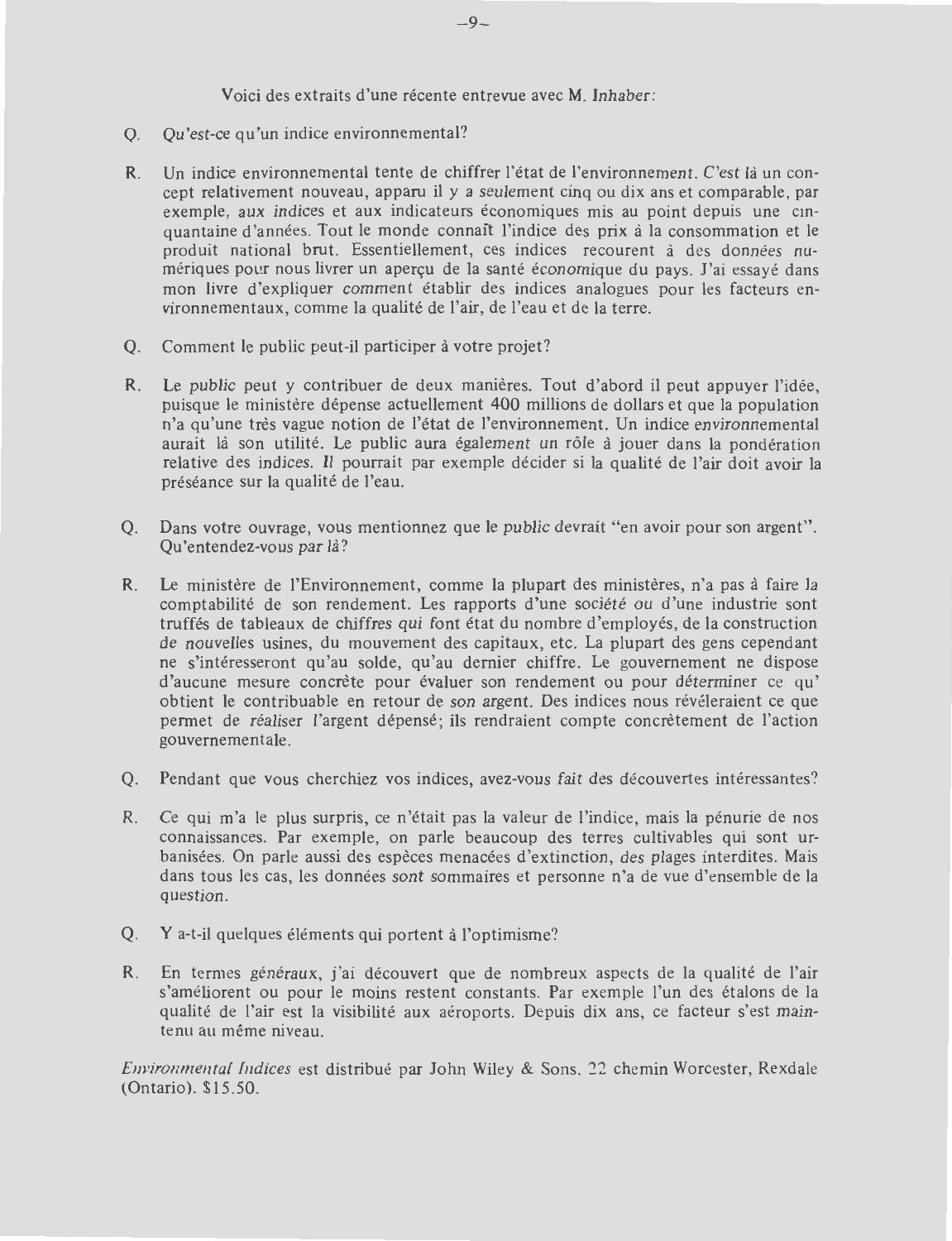#### **ENVIRONMENT AL INDICES**

For the past few years, Dr. Herbert Inhaber of Environment Canada's Advanced Concepts Centre has been working on establishing a comprehensive system of determining overall trends in the environment. His work attempts to paint a picture of the real state of the environment. Environmental indices compare the actual state of the environment to what is legal or desirable.

Dr. lnhaber has written a book which describes for the layman how these indices may be used. The book, entitled *Environmental Indices,* presents a light-hearted and yet serious account of an innovative method of determining levels of environmental quality.

"All too often we are bombarded with conflicting information on pollution problems. A conservation group claims that in a particular area of concern, we are going to hell in a V-8 powered handbasket. A corporation or municipality says that there's nothing to fear, and that matters may even be getting better ... A set of simple indices on the environment would serve to clear away some of the smoke of the battlefield . If used judiciously, they could also be used to clear away some of the smoke of our cities, by showing when and where action is needed".

Dr. Inhaber's work expands on the work of the U.S. National Wildlife Federation which started its Environmental Quality Index in the late 1960's.

The following are excerpts from a recent interview with Dr. Inhaber:

- Q. What is an environmental index?
- A. An environmental index tries to assess the state of the environment in a numerical manner. This is a relatively new concept. Only in the past five or ten years have people thought about it. The closest analogy we have are the economic indices and indicators which have been developed over the past fifty years. Everyone is familiar with the consumer price index and the gross national product. Essentially, these indices take numerical information and give us an idea of what the economic health of the country is. In my book I have attempted to explain how similar indices may be developed for environmental factors. Air. water, land quality are some of these.
- Q. How do you see the public becoming involved in your project?
- A. The public can have input in two ways. First of all, they can push for the idea, because really we are spending \$400 million in this department and the public has little idea of the state of the environment. An environmental index would help.

The second area the public should have input is in the relative weighting of indices. The public should decide if air quality, for example, is to be weighted more heavily than water quality.

- Q. In your book you mention that the public should be getting "its money's worth". What do you mean by this phrase?
- A. The Department of the Environment, like most government departments, lacks what is called "a bottom line". If you look at the report of a corporation or an industry you will find tables and tables of figures saying how many people they employ, the new plants they have built, their cash flow and so on. What most people are interested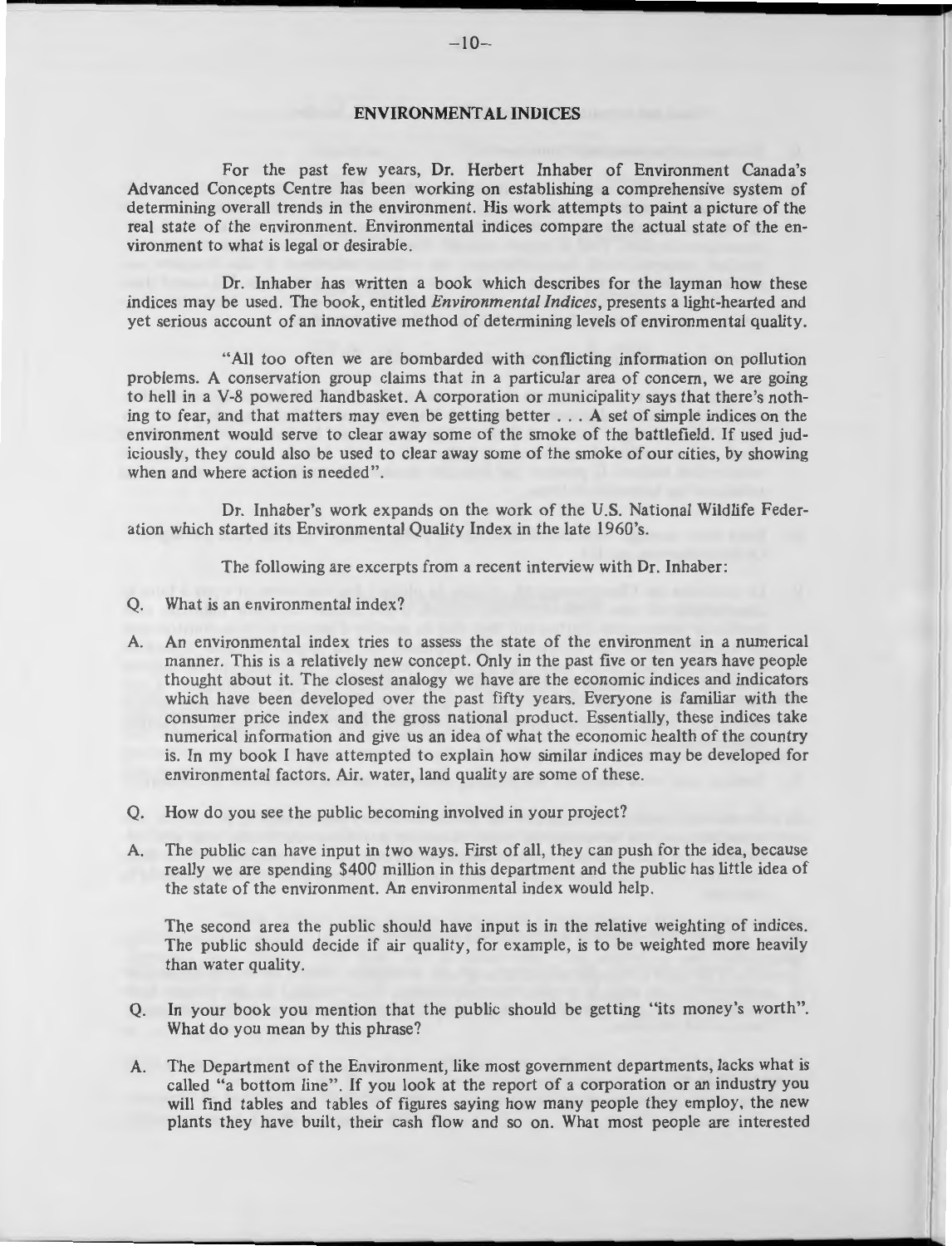in is the bottom line ... especially what colour it is. The government does not have a concise measure of how it is doing or what the taxpayer is getting for his money . Indices would tell us what the money being spent is achieving. This would function as a kind of bottom line.



*Environmental Index: Tree Depletion - 1971.*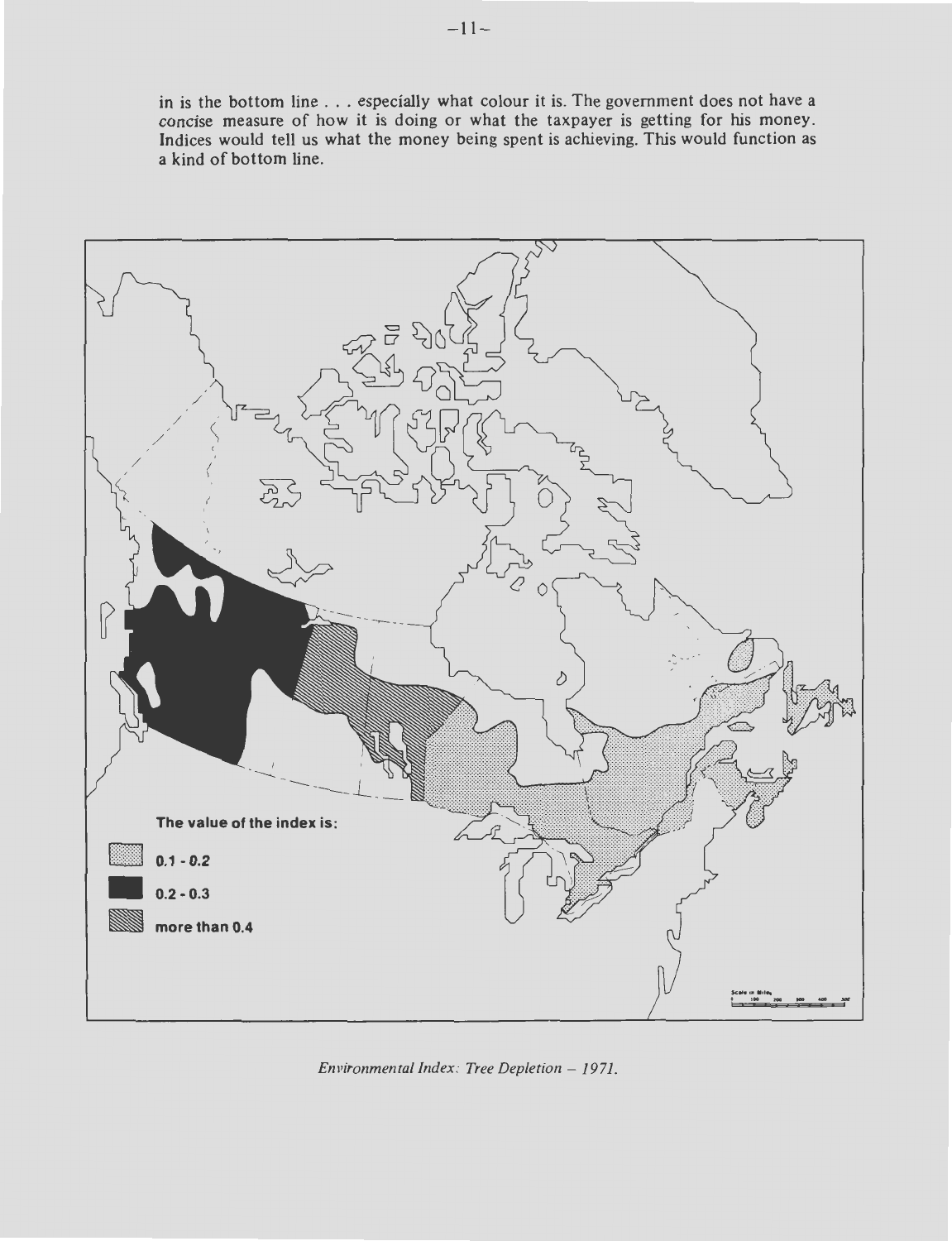- Q. In researching your indices have you come up with any startling discoveries?
- A. Some of the shockers have been not so much the value of the index, but how little we knew. For example, people have been talking about the loss of agricultural land to urban areas. People have been talking about endangered species, about beaches closing down. In each case, the date is sketchy and no one has any idea of the total picture.
- Q. Have there been any optimistic signs?
- A. In terms of trends I did find that many aspects of air quality are getting better or at least staying constant. For example, one gauge of air quality is the visibility at airports. Over the last 10 years this factor has remained constant.

*Environmental Indices* is available for \$15.50 from John Wiley & Sons, 22 Worcester Road, Rexdale, Ontario.

#### **THE WEATHER STORY**

#### by L.K. McGlening

Most Canadians had never heard the term "kilopascal" until public weather forecasters began using this SI unit to measure atmospheric pressure earlier this year.

Where did it come from and why have we adopted it as the unit of pressure?

The word itself, pascal (Pa), is named after Blaise Pascal, a French mathemetician, physicist, religious philosopher and writer who lived in the 17th century. Studies in geometry, hydrodynamics, and hydrostatic and atmospheric pressure led him to discover what is now known as Pascal's law of pressure.

In 1971 the 14th General Conference of Weights and Measures (CGPM) adopted "pascal" as the SI derived unit of pressure.

Because Canada is converting to SI (International System of Units), it was only logical that this term replace "inches of mercury" or "pounds per square inch"" as our pressure measurement unit. Eventually, all countries which have adopted **SI will** use this same unit.

Normal atmospheric pressure, taken at sea level, is said to measure 101.325 kPa. When atmospheric pressure is used for weather forecasting, the measure is less important than whether the pressure is rising or falling. Rising pressure relates to nice weather, falling pressure portends inclement weather, and a steady pressure usually means no change from the existing conditions.

The kilopascal is equal to one thousand pascals; its explanation is very simple, but it requires a few steps.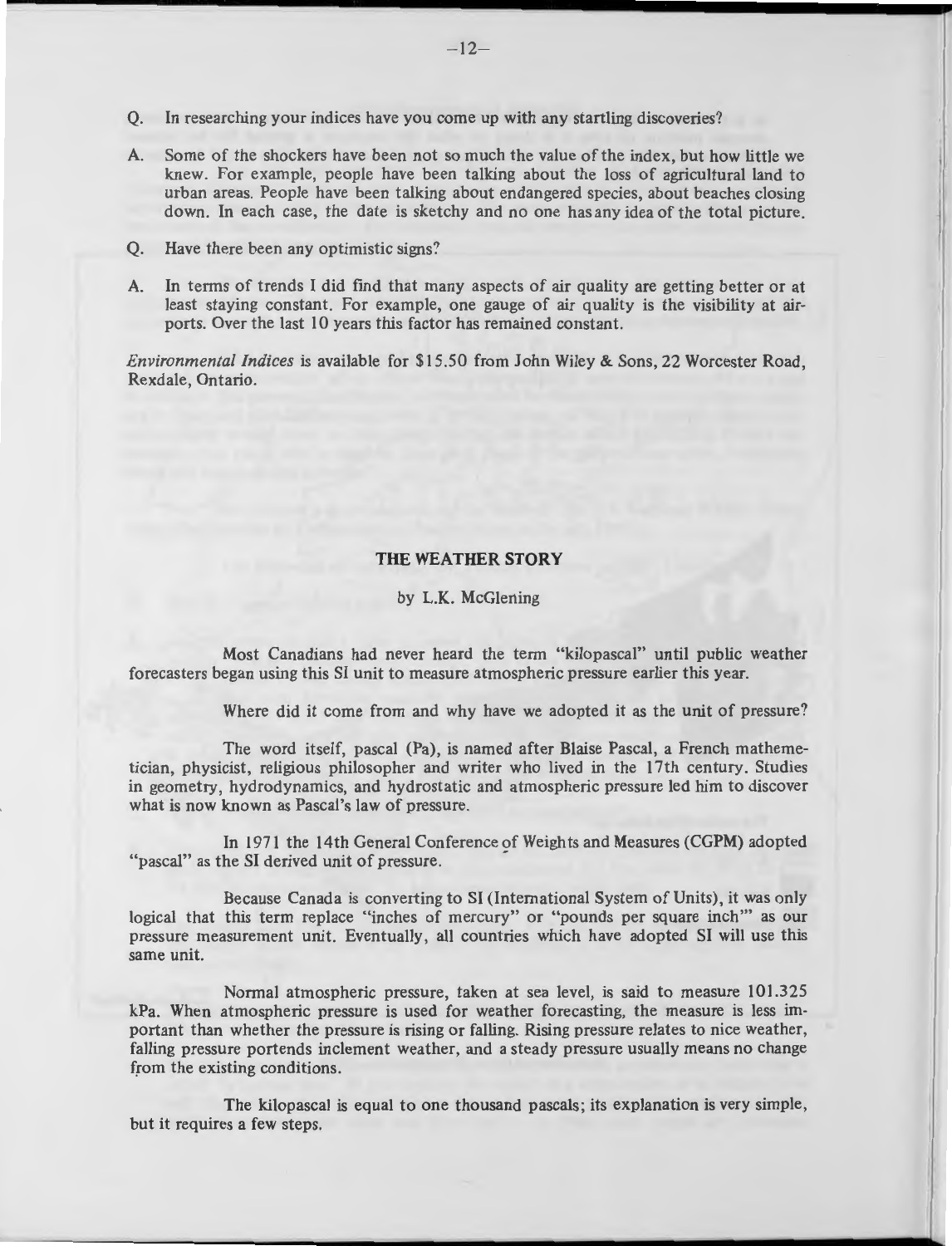When a mass is subjected to the force of gravity it will act on the mass, pulling or drawing it towards the centre of the earth. If we measure the effect of gravity, we will notice that , if we assume that air resistance is nil, the mass will accelerate at the rate of almost ten metres per second during each second. If the mass is stationary at the start of our tests, at the end of the first second of free fall, it will be falling at the rate of ten metres per second (IO m-s). At the end of second number two , it will be falling with a velocity of about 20 m-s: after the third second 30 m-s, and so on. During each second that the force of gravity is acting upon it, the object **will** increase its velocity by IO m-s. This value is called "acceleration".

Gravity is a force. The SI unit of force is the newton, and is defined as that force which, when applied to a mass of one kilogram, will accelerate the mass at the rate of one metre per second during each second (1 m-s squared). To experience the feel of a force of one newton, place a mass of  $100 \text{ g}$  on the palm of your hand; the weight you feel is a force of about one newton  $(1N)$ . The unit of pressure is the pascal, and it is defined as the pressure exerted over an area of one square metre by a force of one newton evenly distributed over the area. As you can imagine, this is a very small pressure; we therefore prefer to use the kilopascal, which is equal to one thousand pascals.

#### **LES CAUSES DES FLUCTUATIONS CLIMATIQUES**

L'Organisation meteorologique mondiale **(O.M.M.)** vient de publier une declaration en un rapport technique qui font le point sur les connaissances actuelles en matiere de changements climatiques. Cette mise au point rappelle d'abord quelques donnees de climatologie essentielles mais souvent méconnues et insiste ensuite sur la nécessité d'intensifier les études météorologiques et climatiques.

"On a pu déduire, de diverses sources directes et indirectes, de multiples indications sur les conditions climatiques de la Terre au cours des décennies, des siècles, des millénaires et des ères géologiques passés. Ces indications montrent clairement que les conditions climatiques présentent des variations de diverses durées. On peut donc supposer que cette évolution constante du climat, due à des causes naturelles, continuera dans l'avenir. Cependant, l'évolution à long terme du climat mondial est masquée par des fluctuations de plus courte durée ainsi que par des modifications d'échelle régionale; des conditions excep tionnelles d'humidite ou de chaleur dans une region s'accompagnent souvent de conditions inhabituelles de sécheresse ou de froid dans une autre.

"L'apparition, au cours des dernières années, dans certaines régions, de conditions climatiques exceptionnelles se prolongeant pendant quelques semaines, quelques mois, voire quelques années ... a donné lieu à certaines hypothèses selon lesquelles il se produirait actuellement, à l'échelle du globe, un changement climatique important . . . Un tel changement à l'échelle du globe peut avoir des causes naturelles, et s'amorcera très vraisemblablement de façon progressive, voire quasi imperceptible. La raison en est que les fluctuations de plus courte durée risquent d'avoir une ampleur telle que les évolutions à long terme pourront passer inapercues. Ce sont donc ces fluctuations climatiques à court terme, qu'elles aient une origine naturelle ou qu'elles résultent d'activités de l'homme, qu'il est urgent d'étudier plus avant."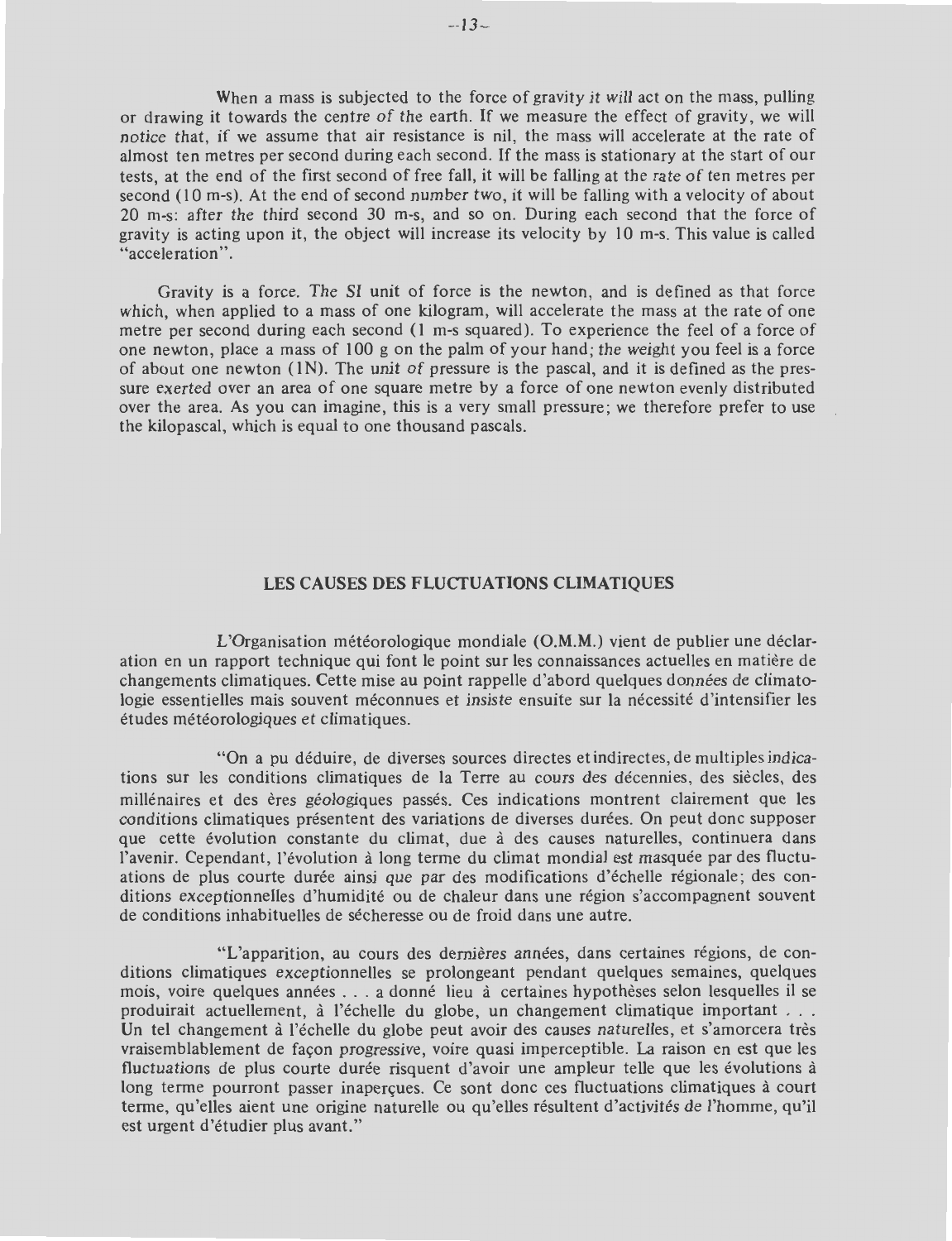La déclaration souligne, à cet égard, que "en dépit des progrès remarquables accomplis dans le domaine de la technique, le bien-être économique et social de l'homme depend dans une tres large mesure du climat. La production alimentaire, en particulier, est fortement influencée par les variations du climat, comme l'a prouvé la diminution des réserves mondiales de blé au cours des dernières années. Cette dépendance envers le climat revet une importance d'autant plus grande en fonction de la demande d'une population en expansion. **Mais** ce n'est pas seulement dans le domaine de la production alimentaire que l'homme dépend du climat. Les inondations, la sécheresse et les températures extrêmes perturbent gravement les communautés urbaines, compromettent les activités agricoles, industrielles et commerciales et freinent le développement économique et social".

Apres avoir envisage Jes variations climatiques ayant des causes naturelles maJ definies, l'O.M.M. souleve le probleme, egalement tres preoccupant, des variations climatiques qui pourraient etre imputables aux activites humaines. Ainsi, !'augmentation de la teneur de l'air en gaz carbonique ou en poussiere !'introduction dans !'atmosphere de produits chimiques (chlorofluoromethanes en particulier) et le degagement de chaleur dû à l'usage sans cesse croissant des combustibles ou nucléaires "pourraient modifier sensiblement le clirnat ... Toutefois, en l'etat actuel des connaissances du comportement de !'atmosphere, ii n'est pas possible d'evaluer avec precision l'ampleur de tels changements."

**L'O.M.M.** souligne alors que "la poursuite des recherches sur les changements climatiques (a causes naturelles ou humaines), revet une importance primordiale." Seules de telles etudes pourront donner quelque espoir de prevoir un jour les changements climatiques a court terme et de permettre ainsi aux gouvemements de prendre les mesures nécessaires.

Le rapport technique, établi par un groupe d'experts (1), rappelle d'abord que, depuis deux millions d'années, périodes glaciaires et interglaciaires se succèdent, les premieres survenant environ tous Jes cent mille ans. La demiere periode glaciaire que la Terre ait subie s'est achevée il y a seulement huit mille ou dix mille ans. Depuis, les variations climatiques ont été, semble-t-il, d'ampleur très modeste bien que suffisante pour faire avancer ou reculer les glaces des montagnes ou des pôles. Ainsi estime-t-on de 1550 à 1850 (après Jésus-Christ) - période appelée couramment le "petit âge glaciaire" - la température moyenne aurait pu être inférieure de l<sup>o</sup>C à 2<sup>o</sup>C aux moyennes actuelles. Un léger réchauffement (de l'ordre de l<sup>o</sup>C) est ensuite survenu, surtout sensible de 1900 à 1950. Mais, comme ce rechauffement est distribue irregulierement, ii n'est pas certain que nous ne soyons pas encore dans le "petit âge glaciaire".

#### **Periodes glaciaires et interglaciaires**

"La tendance de l'évolution climatique qui a caractérisé la première moitié du vingtième siècle semble, de façon générale, s'être inversée depuis lors, tout au moins dans l'hémisphère Nord. Les températures ont baissé, en particulier dans l'Arctique et dans la partie de l' Atlantique qui entoure l' Arctique (plusieurs degres Celsius dans certaines zones), tandis que le volume des glaces de mer augmentait à nouveau. Il semblerait que la circulation de l'atmosphère au-dessus de l'hémisphère Nord soit revenue à un régime analogue à celui qui régnait vers la fin du dix-neuvième siècle, avec, dans de nombreuses régions, une tendance à une plus grande variabilité des conditions météorologiques. Il se pourrait cependant que, depuis quelques années, ce processus ait tendance à se ralentir, voire à s'inverser à nouveau."

Le rapport note aussi que, "au cours des quelques dernières années, il s'est produit de graves secheresses, notamment dans la zone sahelienne d' Afrique, des decalages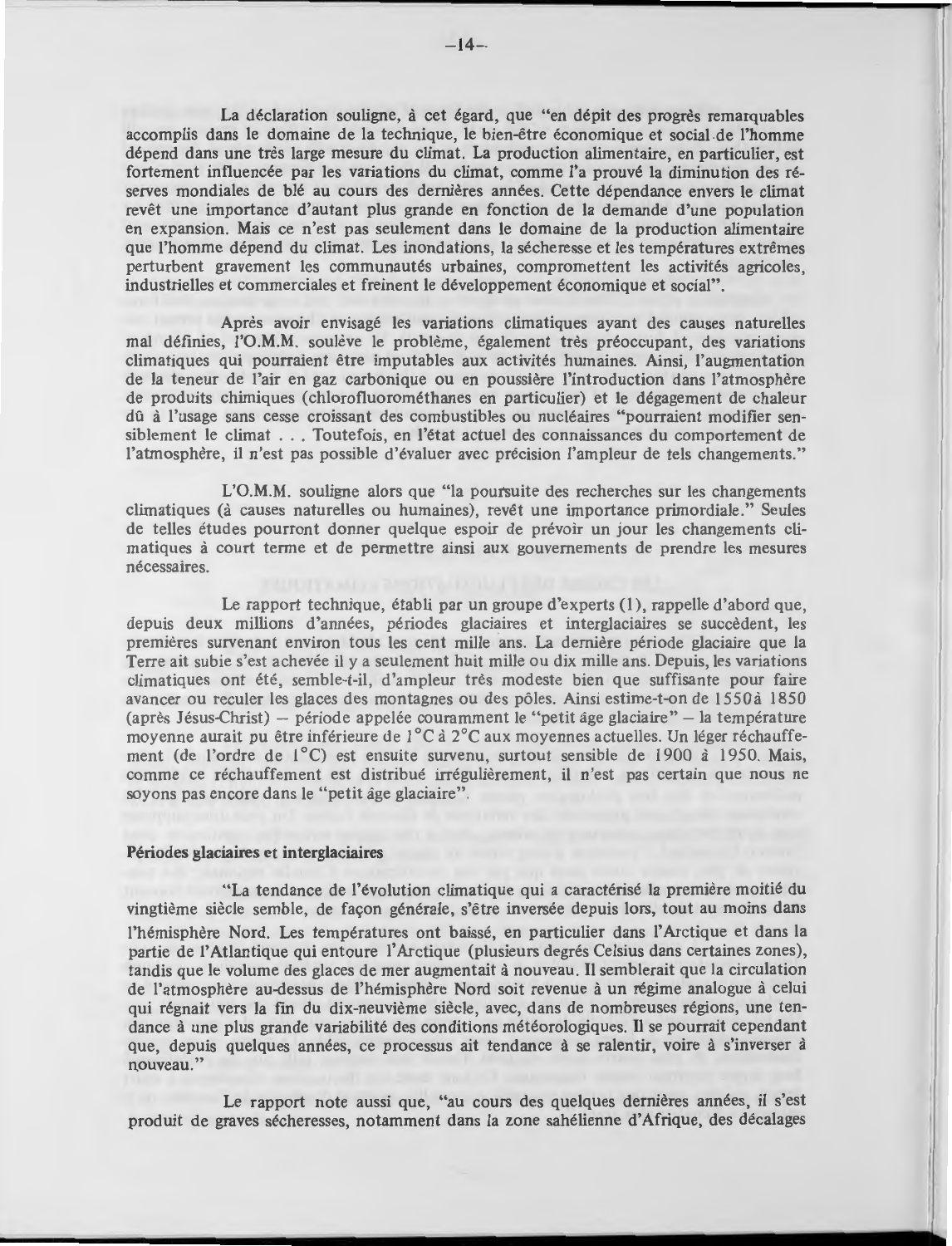de la ceinture de mousson des tropiques et diverses situations exceptionnelles dans d'autres regions du globe. 11 est difficile de dire dans quelle mesure ces manifestations sont liees les unes aux autres et sont !'expression d'un changement coherent et systematique du climat du globe. Quoi qu'il en soit, elles illustrent la variabilite parfois considerable du climat sur des échelles de temps d'un mois, d'une année ou d'une décennie".

Les experts de l'O.M.M. rappellent, avec la modestie propre aux météorologistes, que "nous n'avons encore qu'une notion rudimentaire des causes des fluctuations climatiques."

"De nombreuses explications physiques ont été avancées. La difficulté est de determiner si, et dans quelle mesure, chacun des mecanismes proposes est a l'origine des fluctuations observees. La mise au point de modeles numeriques reproduisant !'ensemble du systeme climatique avec suffisamment de verite, ce qui n'est pas encore acquis, est consideree comme un moyen indispensable (mais pas necessairement suffisant) pour pouvoir evaluer avec exactitude les causes des fluctuations climatiques, etant entendu que l'importance relative de chacune d'elles varie en fonction de l'echelle de temps consideree."

#### **Dans deux cents ans?**

Pour illustrer les difficultés à établir des modèles numériques valables, le rapport rappelle que les variations climatiques peuvent naftre aussi bien des interactions des différents facteurs d'un "système climatique" ou d'influences extérieures à la Terre (l'énergie solaire est-elle toujours constante?) que de phénomènes terrestres (telles les éruptions volcaniques emettrices de poussieres) ou que, eventuellement, des activites humaines. En outre, remarquent les experts de l'O.M.M., "il serait peu réaliste de considérer isolément chacun des mecanismes responsables des fluctuations climatiques. II convient, au contraire, de les replacer tous dans un contexte physique général si nous voulons parvenir à comprendre reellement Jes fluctuations climatiques. Or nous ne possedons encore qu'une notion très imprécise de tous les mécanismes qui sont en jeu et nous ignorons même dans quel contexte physique général il convient de les faire entrer". Les modèles actuels ne sont donc pas assez perfectionnés pour permettre la prévision de l'évolution du climat.

Quelle pourra etre l'evolution du climat pendant les cent ou deux cents prochaines années? Les experts de l'O.M.M. se gardent bien de répondre à une telle question. Selon les divers éléments qu'on met en avant, on peut aussi bien prédire un lent retour à un régime glaciaire qu'un réchauffement général du climat mondial. Et, en l'état actuel des connaissances, on ne peut même pas dire si l'on pourra, un jour, prévoir l'évolution du climat a partir de lois physiques ou de deductions statistiques. Tout ce qu'on peut dire pour le moment, c'est qu'il est probable que "le réchauffement interglaciaire qui règne depuis quelque huit mille années aboutira finalement à un régime glaciaire plus froid. Ce changement peut s'amorcer d 'ici un certain nombre de siecles ou de millenaires". II ne faut pas exclure, cependant, la "probabilite tres faible que le climat se refroidisse beaucoup plus rapidement . . . " à moins que les activités humaines, notamment l'augmentation de la teneur en gaz carbonique, ne produisent "durant les deux cents prochaines annees, un réchauffement général du climat mondial". Celui-ci "pourrait aboutir à la disparition totale des glaces [de mer] arctiques, ce qui constituerait une situation exceptionnelle sans précédent depuis des millions d'années".

Quoi qu'il en soit, la pression démographique rend les hommes d'aujourd'hui de plus en plus vulnérables aux variations du temps et des climats. Le rapport de l'O.M.M. recommande donc de mettre sur pied "des programmes de surveillance des processus naturels et artificiels qui sont à l'origine de la variabilité du climat, de façon, en particulier,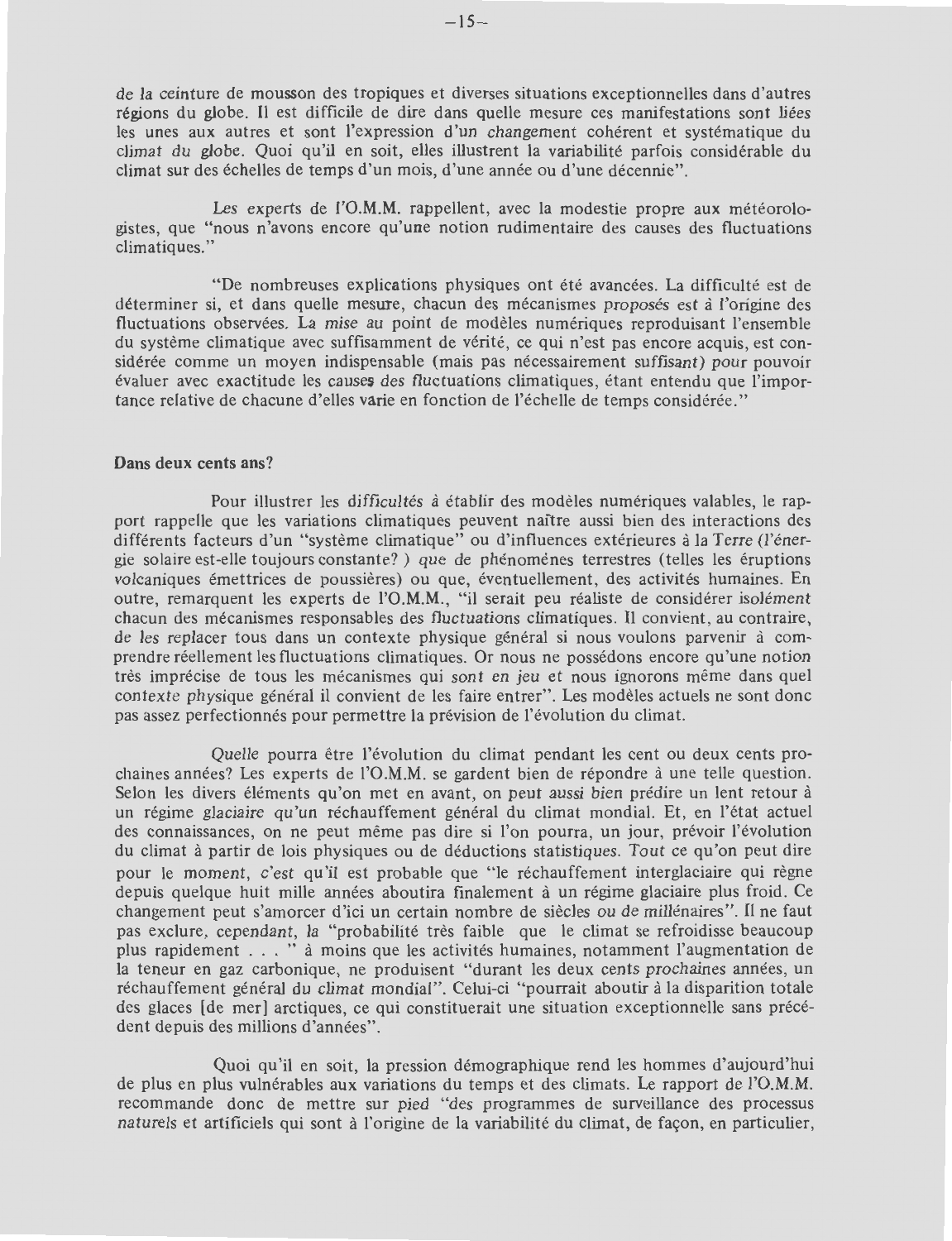a pouvoir evaluer suffisamment a l'avance tout risque de variation importante. Un programme de surveillance de ce type est en cours d'elaboration dans le cadre du systeme mondial de surveillance de l'environnement (GEMS). Parmi les parametres qui font l'objet de cette surveillance, on peut citer les éléments suivants: (a) gaz carbonique; (b) nature et transmissibilite de particules d'aerosols d'origine volcanique dans la stratosphere, particulierement dans les régions polaires; (c) quantité de gaz présents à l'état de traces (par exemple oxydes d'azote, anhydride sulfureux, chlorofluoromethanes, etc.) et d'aerosols dans Jes basses couches de la troposphere; (d) etendue de la neige et de la glace, albedo, a la surface; (e) modification de !'albedo de la surface sur terre et en mer, notamment en ce qui c\_onceme les différents types d'utilisation des sols, les changements de végétation, la pollution des oceans et la productivite biologique des oceans. Une importance particuliere doit etre accordée à la nécessité de surveiller les éventuelles petites variations du rayonnement solaire extra-terrestre, principalement dans le visible et au voisinage de !'ultraviolet."

Seule la compréhension de la variabilité climatique à court terme (dix à trente ans) et de l'influence de celle-ci sur les activités humaines (agriculture, transport, chauffage, etc.) permettront de prendre des decisions judicieuses pour faire face aux caprices de plus ou moins longue durée de la météorologie.

#### **SOME TIPS ON DATA STREAM**

#### By R.E. Jackson

Data STREAM is the Public Service Commission's acronym for the Data System for Training, Research, Employment, and Appraisal of Manpower. The Data STREAM staffing system is part and parcel of a revised concept in the delegation of staffing authority from the P.S.C. to all federal government departments. When the new Instrument of Delegation of Staffing Authority is signed by the Deputy Minister of Environment Canada, it will fall to this Department, as it does presently to all other departments, to use Data STREAM as the mandatory staffing procedure for all vacancies in the Executive, Scientific and Professional, Administrative and Foreign Service, and Technical categories. What this means is that even now, all positions in these categories in other departments are being staffed almost exclusively by the Data STREAM process. It also means that A.E.S. employees who are not participating fully in the system may be eliminating themselves from consideration for interesting promotional and career opportunities in other areas.

The purpose of this article is not to extol the virtues of Data STREAM. As a staffing tool, it can only be effective if the store of information that is inventoried in the system is current and properly presented. However, as the use of Data STREAM has been imposed by the P.S.C., it becomes the responsibility of employees to ensure that the information on their personal printouts is of the highest possible quality. Accordingly, there are two areas which deserve attention. The first involves the effect that use of the Data STREAM staffing process can have on you as an employee. The second area concerns the manner in which you can best approach the presentation of yourself as a potential candidate for vacancies that may prove to be of interest to you in the pursuit of career goals.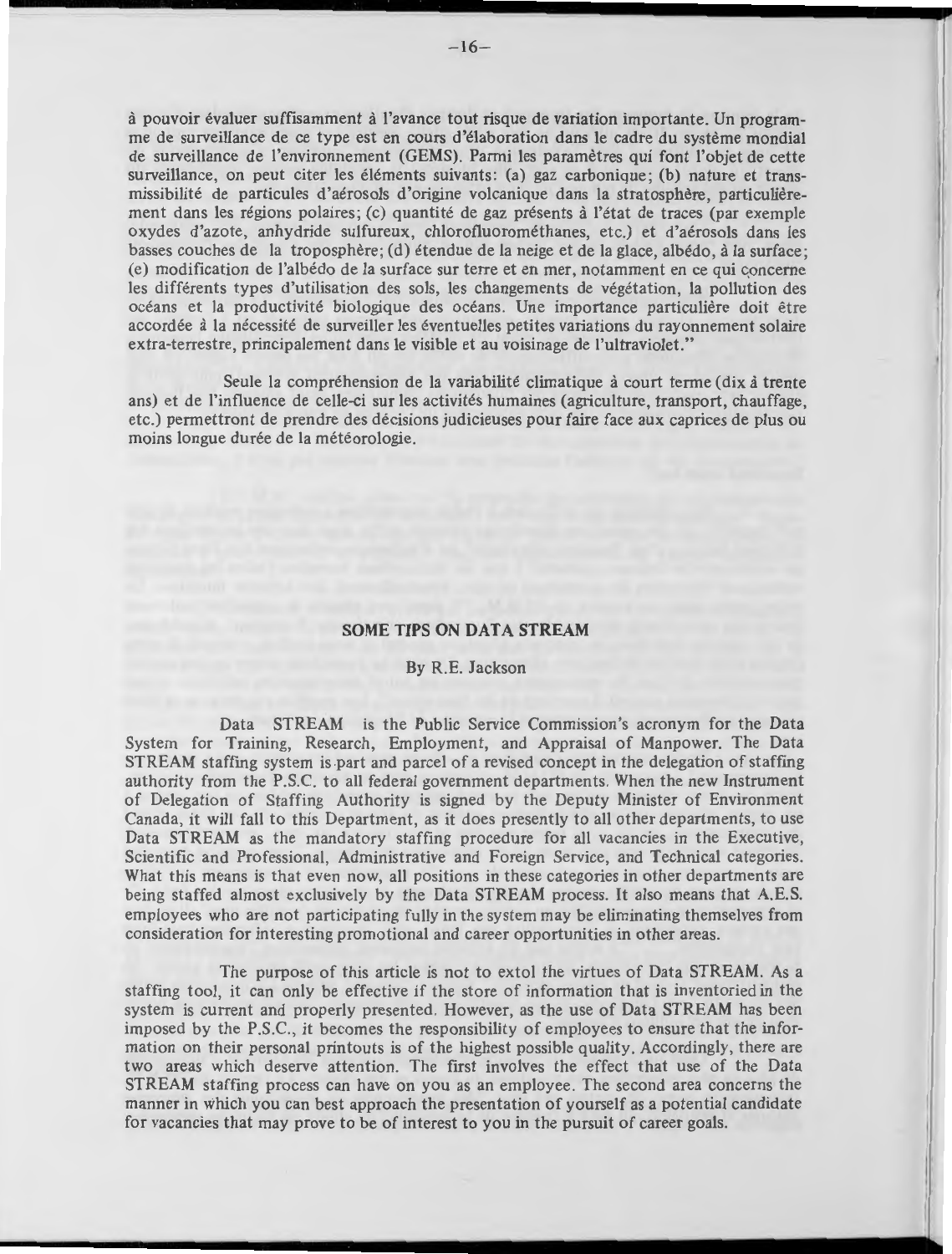#### **How does it affect me?**

It is usually the posting of the white form, Notice of Right to Appeal, that announces to employees that a competition by Data STREAM has just been completed. Often, questions arise concerning the proper interpretation of the information provided on the form. One of the most frequently posed questions is: " How do I know whether or not I have the right of appeal in this competition?"

The Appeal Notice is comprised of information on the position to be filled and also states the name(s) of the proposed appointee(s). Usually the competition number, which is located in the upper right-hand corner of the notice, gives information about the method of selecting the winning candidate. The designation "INV" in the competition number represents "inventory" or Data STREAM. The designator "WC" indicating "without competition" also implies that a review was conducted of potentially qualified applicants in Data STREAM which resulted in the identification of no employee who is better qualified than the appointee, in the department's opinion, of course.

The Appeal Notice has two areas which refer to the area of competition for the selection process (Box 14), and to the qualifications required for *consideration* for appointment  $(Box 15)$ .

Box 14 designates the geographical area, the part of the Public Service, and the salary range or the employee category and group in which you must be employed in order to be eligible for consideration . Treat Box 14 as though it were the "Open to" clause on a competition poster. If you fall within the stipulated area of competition, you have the right of appeal, no matter what is printed in Box 15 regarding the qualifications required. This is a point which is often misunderstood. If you could have applied on a closed competition for the same position, you have the right of appeal. This does not mean, of course, that you will, or are obliged to, exercise that right.

When you have established whether or not the right of appeal legally concerns you as an employee, you can turn to Box 15 for a statement of the qualifications required. Remember that nothing which may be printed in Box 15 restricts your right of appeal in any way . But also note that the qualifications listed in Box 15 usually give a firm picture of what is expected of potential candidates. Hence , you should be certain that you can meet such expectations before pursuing a course of action which may lead to the registering of an appeal.

Space restrictions prevent the detailing here of individual examples that would help you interpret some of the statements of qualifications that may appear in Box 15. Instead, we draw your attention to the name of the Responsible Staffing Officer whose name and telephone number are printed at the bottom of the notice. You are urged to contact the person named if you have any questions pertaining to an appeal notice. The taffing officer should be in a position to give you detailed information about the position. You will also be made aware of your own status with respect to the selection process, including whether or not your name appeared in the Data **STREAM** search. If it did, you are entitled to know why you were not given further consideration. If your name did not appear, you will have the opportunity to discuss this fact with the Staffing Officer. With the information provided, you will be in a much better situation to analyse the reasons why you were not considered, and, if you still feel strongly about the matter, to plan a rational course of action.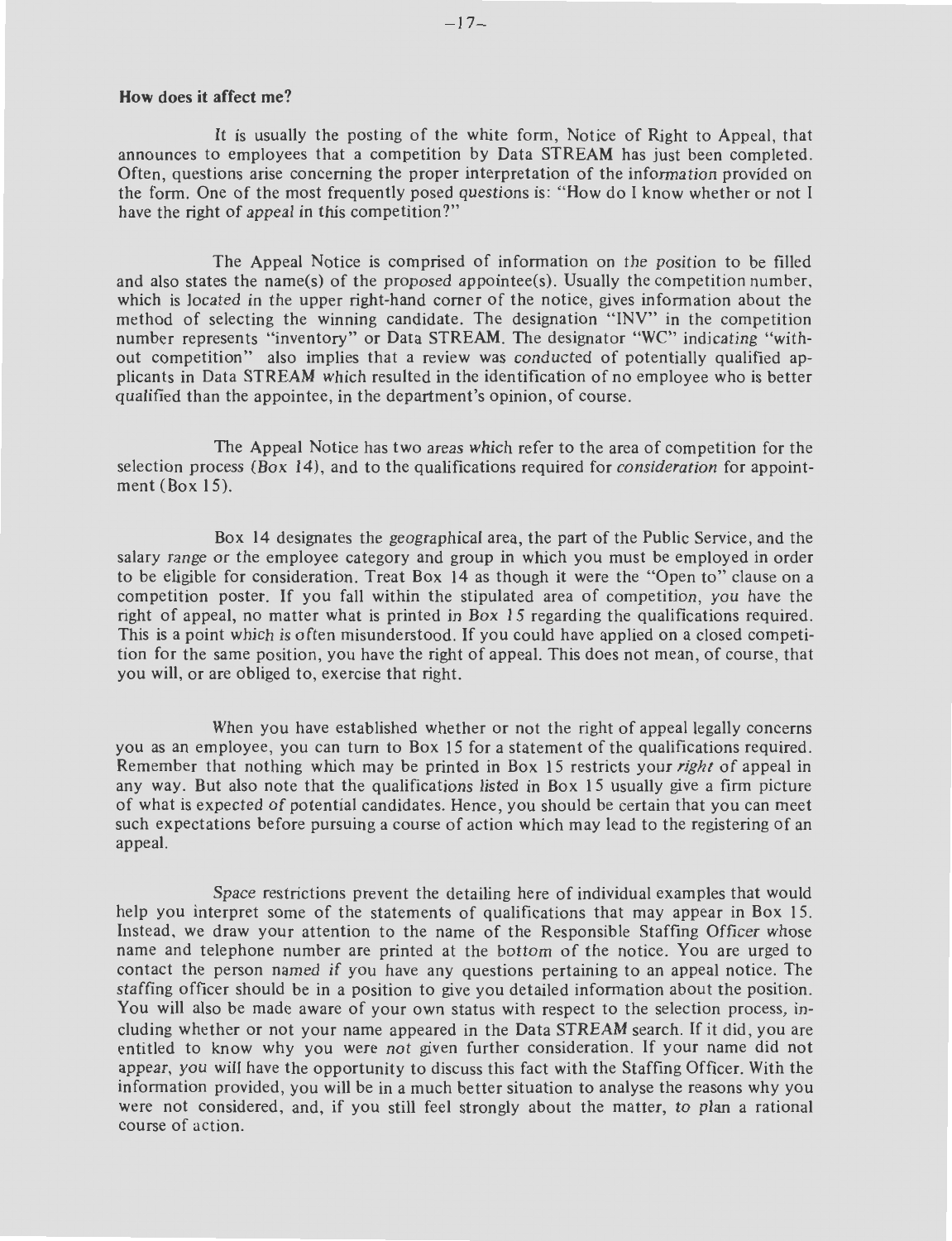#### **How should I present myself to Data STREAM?**

The first thing to remember in listing your qualifications under the heading of "Demonstrated Skills" is that you are not applying for your present position. Data STREAM is all too commonly thought of as a system for stereotyping employees in their present career path. On the contrary, Data STREAM offers employees the opportunity to go beyond a simple indication of what *experience* they possess. The "latent skill" feature of the system offers a vehicle for presenting areas in which you have developed some expertise, and it will do this in terms that the system can reproduce on your printout.

If you have been upgrading your skills, or if you have acquired significant skills that are not called for in your present job, you should give consideration to listing those qualifications as latent skills. This feature of the system is explained on page 11 of the new (green) Data **STREAM** guide which was recently distributed to all employees in the categories involved. The option of listing latent skills is particularly valuable for employees, who, having independently pursued academic, professional, or technical credential or training, would be suited for appointment to other occupational groups and categories. By advertising your latent skills in the terms of the Data STREAM vocabulary, you are automatically protecting your right to be considered for positions in which the exercise of those or similar skills is a requirement. You should also realize that your printout will reflect a more accurate picture of you as an individual, and hence may invite a closer look at your qualifications.

Also mentioned on pages 11 and 12 of the new guide is the provision for employees to file a resume with Data STREAM . The importance of this is so obvious that it does not need elaboration. For those who may be reticent about using the latent skill feature, the resume permits you to expand on the skills you have listed, and thereby to present an accurate picture of your ability in any of the areas you have indicated. The resumé should also contain a full listing of training courses, etc.

The main thing to keep in mind when approaching the task of announcing your qualifications through Data STREAM is that if you're out of sight, you're out of mind , and out of luck.

For further information on Data STREAM, please get in touch with your regional DOE Staffing Unit.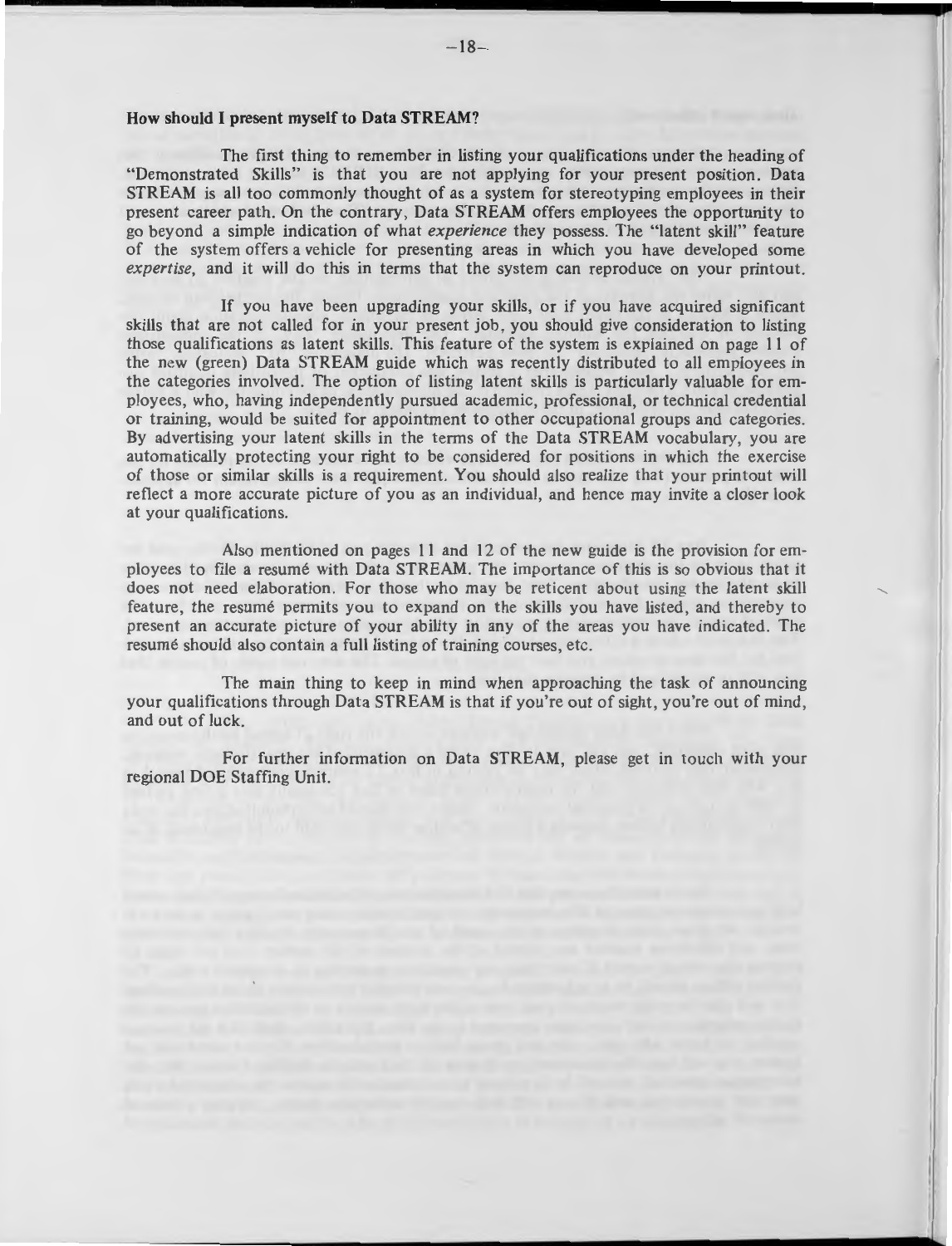#### **RETIREMENT OF HUMPHREY J. HARRIS**

Hum phrey J. Harris, Meteorological Technician at the Victoria International Airport Weather Office, is retiring effective September 24, 1976, after 25 years of employment with the Atmospheric Environment Service.

Humphrey was born in London, England, but came to Canada at the age of fourteen and spent his youth on a homestead in Alberta's Peace River district. During the war years he served in the Merchant Marine, returning to marry Rosina Fitchett in Vancouver during the spring of '46 . Humphrey joined the Met Service at Vancouver in 19 51 , spending five years in Prince George and seven years at Victoria Gonzales before being transferred to the Victoria International Airport in 1963.

To mark the occasion of Humphrey's retirement, fellow employees have arranged a dinner to be held at the Sidney Travelodge, 2280 Beacon Ave., Sidney, commencing at 7 :30 p.m. on Friday, September 24.

Friends and colleagues are invited to join in wishing Humphrey and Rose a long and happy retirement.

#### **S.E. WOLFE THESIS AWARD** -

The S.E. Wolfe Thesis Award of the Association of Professional Engineers, Ontario, has been won by Ulrich W. Rentoch, P. Eng., for his thesis "Design of an Electronic Control System for Photographic Tracking of Freely Falling Hailstone Models".

In order to be registered in Ontario members of the APEO are required to write a thesis. The Board of Examiners chooses the thesis which attains the highest marks based on presentation, technical content, etc., and submits it to the Council (APEO).

On the basis of performance according to terms of reference, Ulrich W. Rentoch, P. Eng., has been awarded the S.E. Wolfe Thesis Award.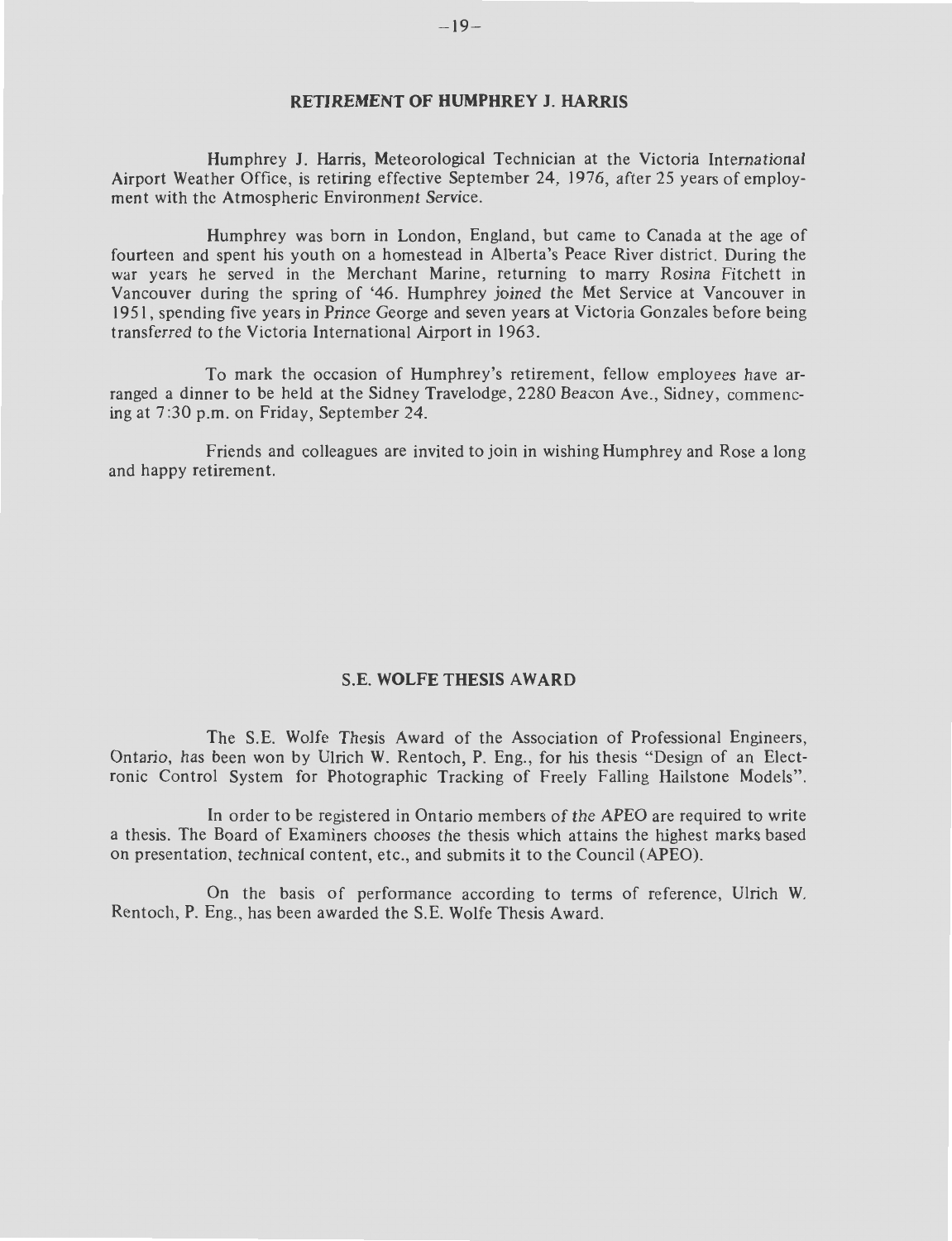# **PERSONNEL**

**The following have accepted positions as a result of competitions:**  Les personnes suivantes ont accepté ces postes après concours:

> 75-DOE-TOR-CC-368 Chief, Network Standards Division MT 8 Central Services Directorate, AES HQ

> > H.B. Kruger

75-DOE-WIN-CC-547

75-DOE-WIN-CC-557

Regional Electronics Technician EL 4 Central Region

C. Hines

Officer-in-Charge EG-ESS 4 Cree Lake

M. Lassi

Presentation Technician EG-ESS 6 Winnipeg

R.A. Cook

Officer-in-Charge MT 8 Prairie Weather Centre

M. Balshaw

Presentation Technician EG-ESS 5 Churchill

L. Funnell

Officer-in-Charge EG-ESS 4 Armstrong

A. Linton

Officer-in-Charge EG-ESS 7 Eureka

R.K. Smith

Presentation Technician EG-ESS 5 Churchill

C. Allan

Scientific Services Me teorologist MT 6 Western Regional Office

L.S. Meeres

76-DOE-WIN-CC-5 00

76-DOE-WIN-CC-520

76-DOE-WIN-CC-525

76-DOE-WIN-CC-526

76-DOE-WIN-CC-528

76-DOE-WIN-CC-531

DOE-WPNA-CC-108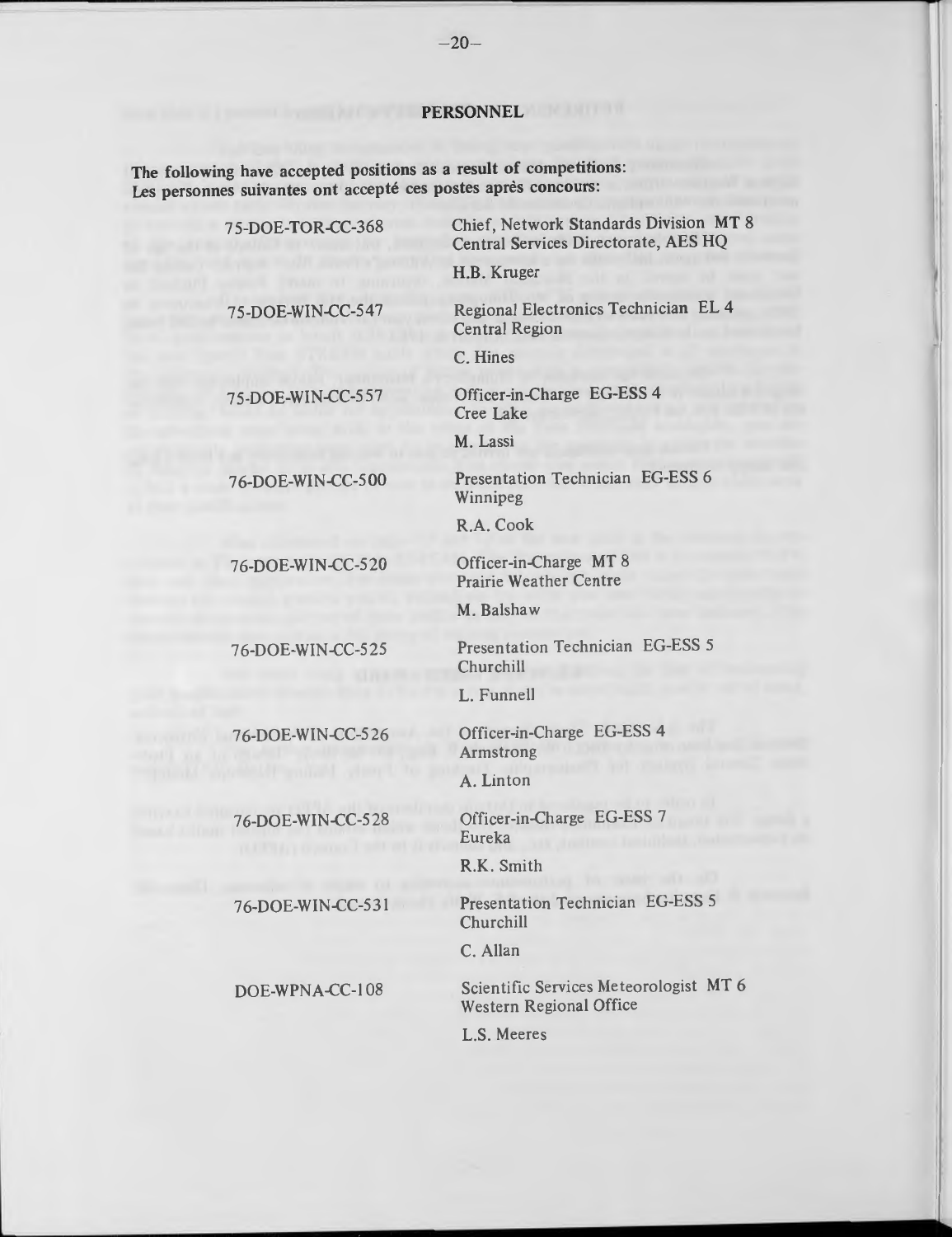| D.A. Crossly | From: De Hall Beach (OIC)   |  |
|--------------|-----------------------------|--|
|              | To:A Quebec Region EG-ESS 6 |  |

D.J. Webster, Head, Public Weather Services is going on Continuous French Language Training reporting September 20, 1976.

**A.H .** Campbell, **MT** 7, will be acting in the position of Head, Public Weather Services, Atmospheric Environment Service Headquarters.

#### **Separations: Demissions et retraites:**

| L.F. White   | Retired July 1976                          |
|--------------|--------------------------------------------|
| B. Morrow    | Resigned<br>Central Region                 |
| R.C. Quinney | Resigned August 13, 1976<br>Western Region |
| K. Salter    | Resigned August 21, 1976<br>Western Region |

#### **TRIVIA**

#### Philosopher:

Sometime, when you're feeling important, Sometime, when your ego's in bloom, Sometime, when you take it for granted You 're the best qualified in the room. Sometime when you feel that your going Would leave an unfillable hole, Just follow this simple instruction And see how it humbles your soul: Take a bucket, and fill it with water, Put your hand in it, up to the wrist, Pull it out, and the hole that's remaining, Is a measure of how you 'II be missed. You can splash all you please when you enter, You can stir up the water galore, But stop, and you'll find in a minute, That it looks quite the same as before. The moral in this quaint example, ls to do just the best that you can. Be proud of yourself, but remember, There is no indispensable man!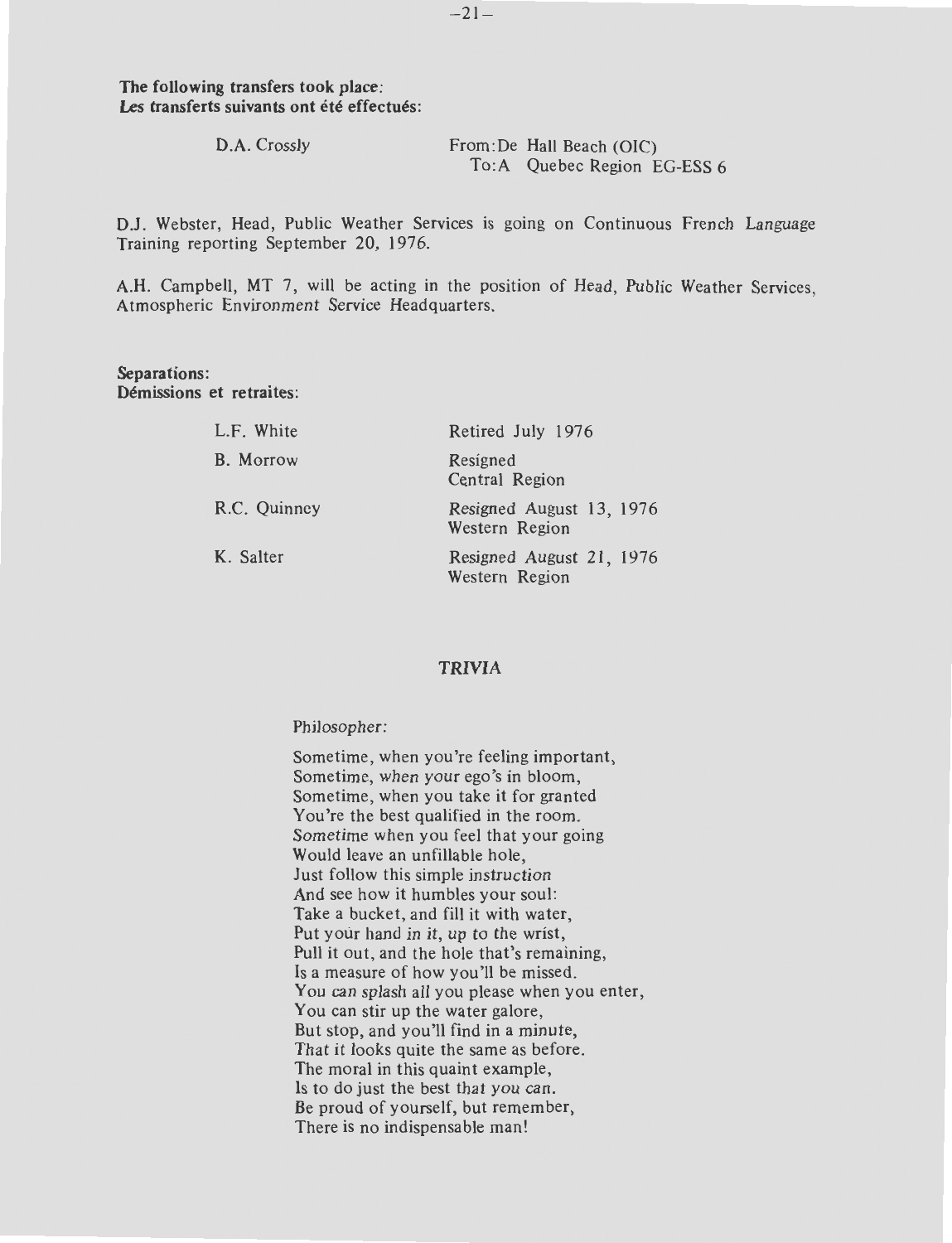# **Expression**

Partir pour la gloire Ne fais pas le coq Sage comme une image Tu vas avoir du trouble Ouvrir l'oeil O.K. mon pot J'ai autre chose en vue Elle a de la façon Il casse son français Je suis en moyen Il est un peu fantasse C'est simple comme bonjour

**Signification ou Equivalent**  Vouloir atteindre un résultat inespéré. Ne fait pas le pretentieux. Sage et même terne. Tu vas avoir des problèmes. Observer. D'accord, mon ami. J'ai d'autres projets. Elle est gentille et hospitalière. II parle avec un accent. J'ai de !'argent. 11 est pretentieux. C'est très simple.

# IS IT **TROO ABOUT THE SIOUX?**

#### by Mickey Porter

The English language, as those of us who speak it know, is ridiculously easy, and mastering it is no trick at all.

Our spelling is standardized, our pronunciation is standardized, and anybody with enough linguistic savvy to know that he "threw" a ball is likewise aware that it "snew" last night.

Not long ago I was in Sault Ste. Marie, Mich., and became interested in the pronunciation of the first word  $-$  it's SOO, of course  $-$  and furthermore, I wondered what a Sault might be.

Possibly I'm the last person to find this out, but at any rate I did learn that the St. Mary River had unnavigable rapids; the Old French words for rapids was sault, pronounced soo; so the early French settlers named the town after the rapids of the river.

Now the general area is known as the Soo.

But the worst of it is that this intelligence prompted me to produce the following orthoepical, orthographical, paronomastical poem: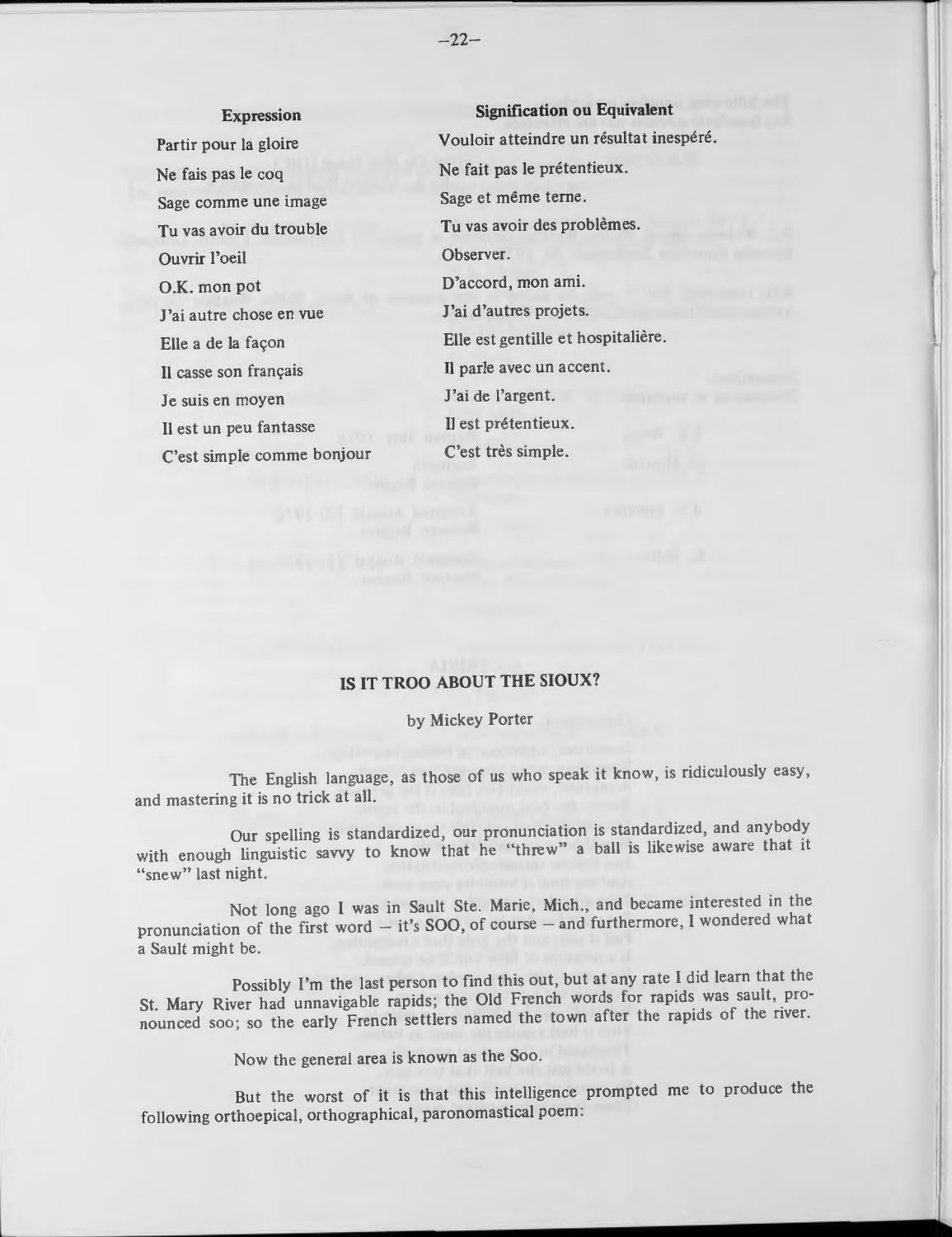You'd have to say he was at fault Or soup, as in coup,<br>If some poor boob should call it Salt, Or soo, as in woo, If some poor boob should call it Salt, All unaware 'twas proper to Pronounce it like the Indian, Sioux. But how is anyone to know, The dopey French pronounee it so? In English, if we'd spell the word The way it properly is heard, We'd know exactly what to do We'd spell it We'd spell it<br>
S-0, as in to,<br>
S-0, as in to,<br>
Or sout, as in ragout, Or sue, as in rue, Or snu, as in gnu Or sieu, as in lieu,

Or sew, as in hew, Or seue, as in queue, Or soe, as in shoe, Or swo, as in two, Or soue, as in moue, Or sough, as in slough,<br>Or soux, as in roux, Or sout, as in ragout, Or sou, as in you. See it's trioux  $-$  English is the simplest language in the world.

# **ADJURATIONS ET CONJURATIONS DU TEMPS**

Pronostication nouvelle, Des anciens laboureurs m'appelle; Je fus de Dieu transmise aux vieux, Qui m'ont approuvée en tous lieux, Comme je dirai mots à mots; Les anciens ne sont pas sots. Achete-moi quand m 'auras vue, Pour mieux en être convaincu Je te donne cette doctrine, Qui te vaudra d'or une mine, Bien hardiment sur moi te fonde, Car je dure autant que le monde, Aussi je veux bien avertir, Que point ne te voudrais mentir.

#### **LES PROPHETIES DE PYTHAGORAS**

L'automme fait le printemps. Quand on a un bel automme, ii en est de même pour le printemps, et vice versa.

Baromètre Naturel. Un pot rempli de sable humide sur lequel repose une pomme de pin. Les écailles s'écartent ou se contractent selon que le temps est beau ou mauvais.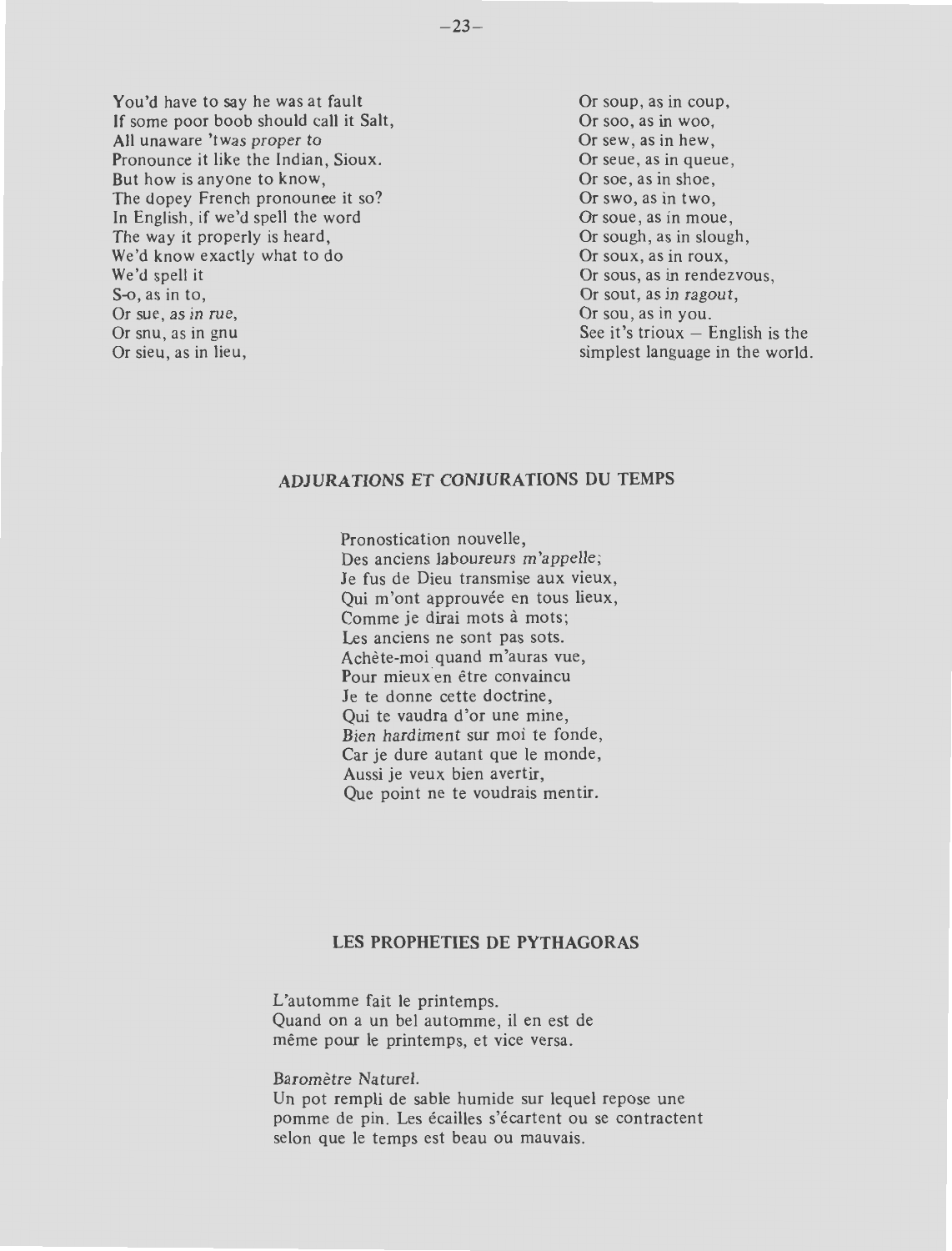#### **PROVERBES**

Quand la fumée descend à terre au lieu de s'élever, cela annonce de la pluie.

Pour faire cesser la pluie, on place dans le jardin ou dans le champ une hache le taillant en haut.

La première chute de neige annonce de la neige permanente un mois plus tard.

Lorsque le sifflet des locomotives de chemin de fer s'entend mal, comme s'il était étouffé, c'est un signe de beau temps.

## **APOLOGY TO A TREE**

(Yadsei Flader)

I am going to cut you down  $-$ 

· · · · · · · .... ... ........... Why? **Six** years ago, when first 1 came, Yet not first, for I had known This place two times before, The ground was bare and brown, Except for dandelions all yellow.

So I dug down deep into the clay, Broke it, pulverized and shredded it, Mixed in peat Added sand Compost, grass and Black dirt. Then, tenderly, I planted you, Roots all spread, standing straight, Watered, staked, trimmed, admired. And you grew .. . Too well  $\dots$ .... They say  $\ldots$ ... And so I am about to cut you down ..... .. ... . . . .. . . ... your shade? They do not want your shade. For They have air conditioners which cost Only three or four or ten hundred. . . . . . . . . . . . . . . . . . . . . . The wind? Yes you cut down the wind, but It does not matter. For they have Water and it costs only ten or twenty. . . . . . . . . . . . . . . . . . . . . Your leaves? The children do not need to rustle In them. For they have rugs and Indoor/Outdoor, and it costs only Half or One or Two thousand.